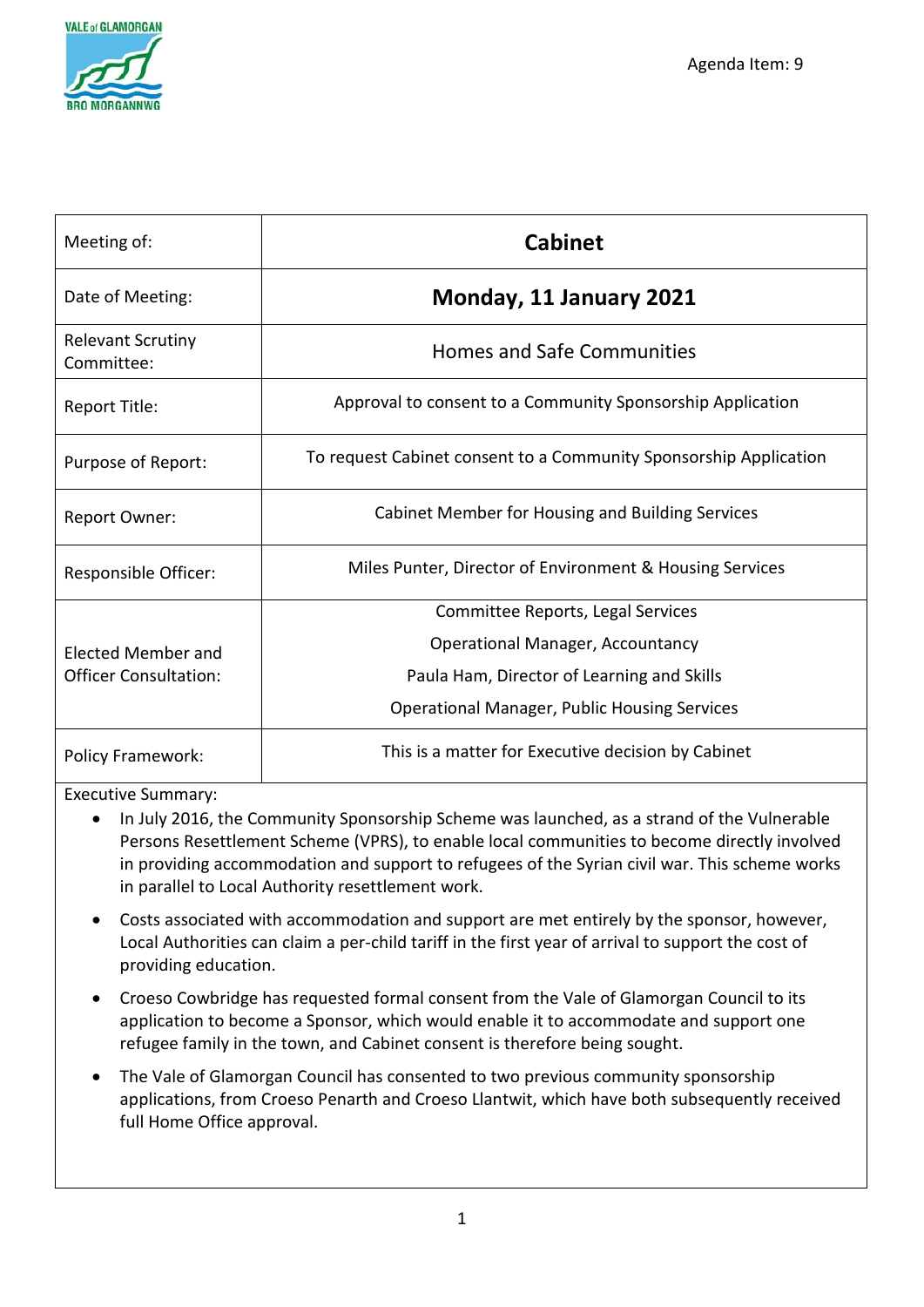#### **Recommendations**

**1.** That Cabinet approves "Croeso Cowbridge" application to the Home Office to become a Community Sponsor.

#### **Reasons for Recommendations**

**1.** Under Home Office guidance, see Appendix 1, the Community Sponsor ("the Sponsor") is required to obtain written consent from the Local Authority before it is permitted to apply to the Home Office for approval. Croeso Cowbridge has met the standard required by the Local Authority to sponsor a refugee family, therefore it is appropriate to provide the necessary consent.

#### **1. Background**

- **1.1** The Vale of Glamorgan Council has supported the resettlement of refugees from the Syrian conflict since June 2016, in partnership with Cardiff Council, under the Home Office's Vulnerable Persons Resettlement Scheme (VPRS).
- **1.2** On 20th May 2019, the Managing Director used his Emergency Powers to extend the Authority's regional participation for the remaining lifespan of the VPRS.
- **1.3** On 23rd March 2020, Cabinet agreed to participate in the new UK Resettlement Scheme (UKRS) (Cabinet Minute C288 refers), for the first year of the scheme, which aims to resettle up to 5,000 refugees each year.
- **1.4** The UKRS was intended to succeed the VPRS upon its natural expiry in April 2020. However, as a result of the impact on international travel as a consequence of the pandemic, no refugees have been resettled since March 2020, resulting in the Home Office being unable to fulfil its original pledge. Up until March 2020, 19,768 refugees had safely arrived in the UK through this flagship scheme.
- **1.5** In November 2020, the Home Office confirmed the resumption of resettlement operations and signalled its intention to complete the VPRS during early 2021, by matching eligible refugees to existing offers from both Local Authorities and approved Community Sponsors. As a result of this announcement, it is estimated the remaining 232 refugees will arrive in the UK before March 2021.
- **1.6** Sadly, the pandemic has further intensified the suffering of thousands of people trapped in appalling conditions (in countries which border Syria), many of whom have "irregular status" and therefore lack fundamental access to shelter, education and health care. International resettlement pathways, such as the VPRS, remain the only durable solution for those who cannot safely remain in their host country.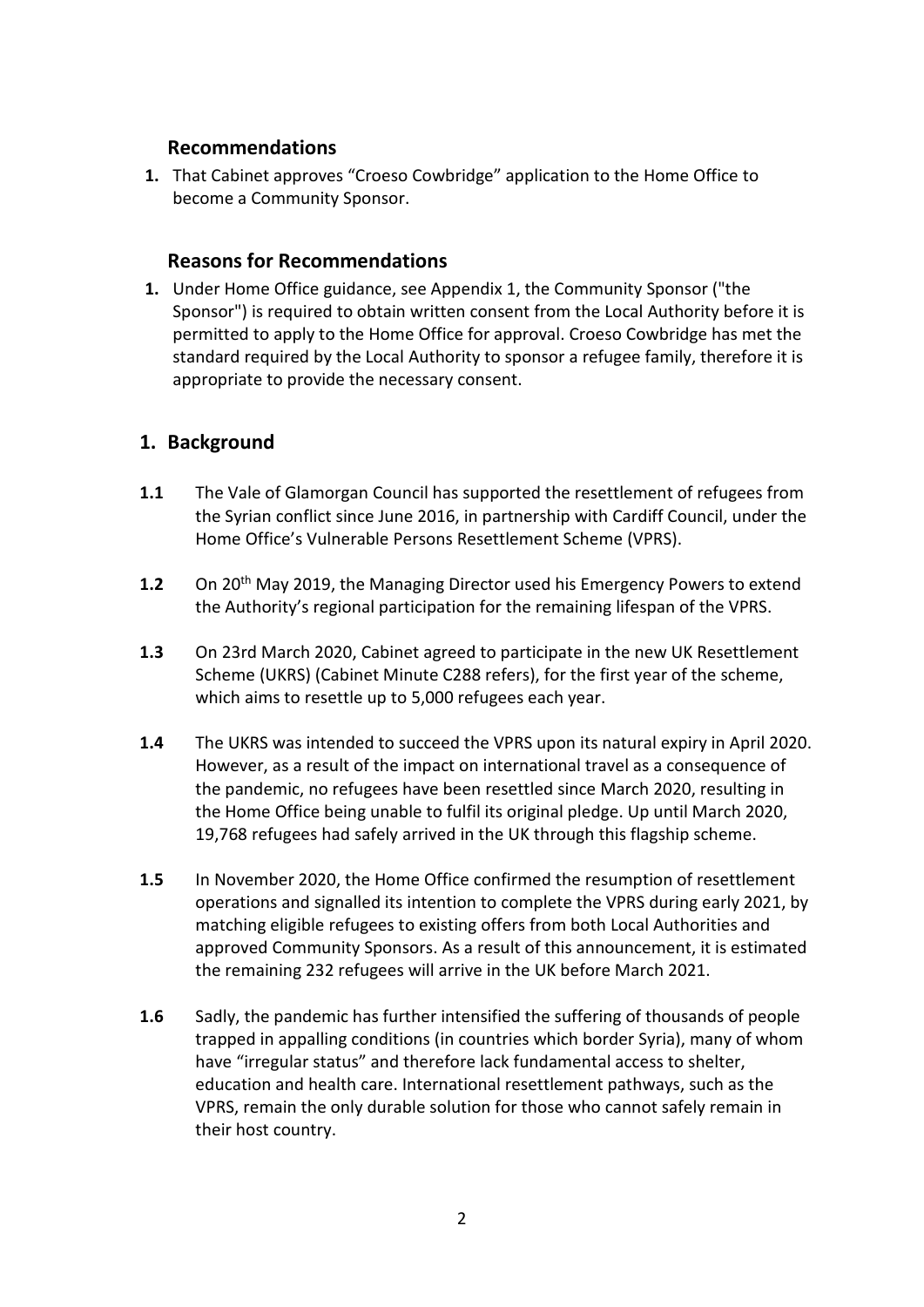- **1.7** Community Sponsors have used the standstill in operations to refine their resettlement plans and prepare to work in tandem with Local Authorities to complete the VPRS.
- **1.8** The support available to prospective Sponsors and Local Authorities has improved significantly since the community-led scheme was first introduced. Preand post-resettlement training and support is now provided by Reset UK, which is funded by the Home Office to provide a range of specialist services to ensure an integrated approach to resettling sponsored refugees.
- **1.9** The resetuk.org website provides guidance for authorities to navigate the consent process and a useful toolkit to support decision making. In order to provide consent, however, Local Authorities must ultimately decide if each resettlement plan provides reasonable assurances the Sponsor will be able to meet the obligations set out in the Statement of Requirements at Appendix 2.
- **1.10** In addition to its expertise in resettlement work, the Vale of Glamorgan Council has participated in the evaluation of four successful sponsorship proposals in the region, to-date and is, therefore, fully cognisant of the critical components of a successful application and, more importantly, the skills necessary to deliver holistic integration support post-arrival.
- **1.11** Cabinet previously consented to Croeso Penarth in May 2018 (Cabinet Minute C318 refers) and to Croeso Llantwit in September 2019 (Cabinet Minute C88 refers). While the latter waits for the resettlement pathways to re-open, Croeso Penarth has successfully supported the integration of a refugee family since September 2018.
- **1.12** Despite the social and economic challenges of 2020, public interest in community sponsorship has continued to grow in Wales. Ten families are already being supported in community settings across the nation, including two in the Cardiff and Vale region, excluding new arrivals.
- **1.13** The Croeso Cowbridge application, therefore, benefits from practical examples which demonstrate it will respond to a range of day-to-day challenges, which have already been experienced by other Sponsors. For example, the Sponsor has provided evidence to support the provision of English language tuition (ESOL); community integration; and employment support within a rural setting.
- **1.14** Sponsors can only apply to the Home Office for 'approval', once written consent has been provided by the host Local Authority. The Home Office is responsible for subsequently assessing each application on a case-by-case basis, and separate approval is required for each family sponsored.
- **1.15** Sponsors can apply for 'approval in principle' if they are not immediately able to satisfy all the mandatory requirements. In doing so, sponsors gain additional time to raise the necessary funding (£4,500 per adult) and to secure suitable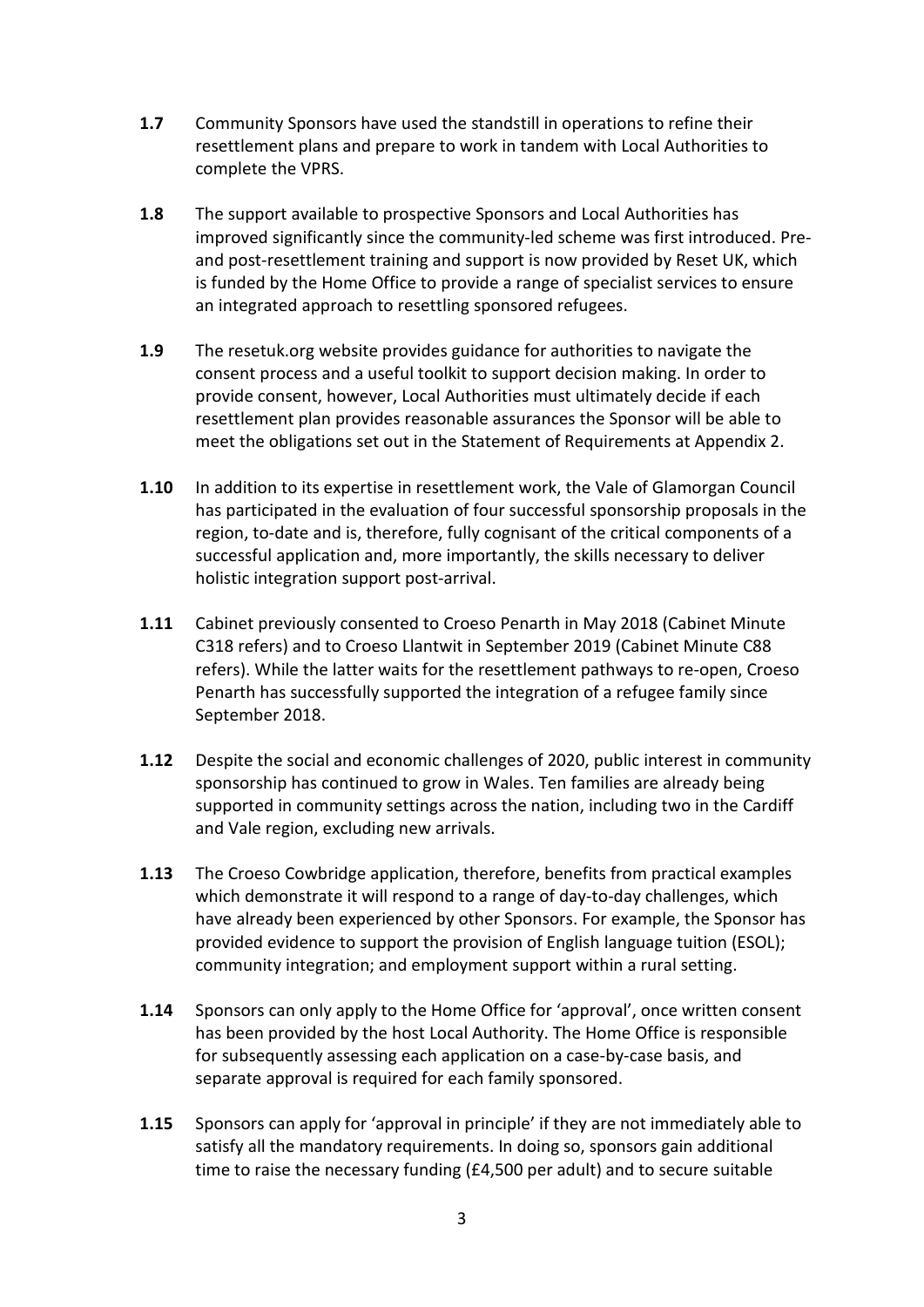accommodation. Once identified, Local Authorities are invited to inspect the property to ensure it complies with local housing standards, before the sponsor can retrospectively apply to the Home Office for 'final approval'.

- **1.16** Croeso Cowbridge will apply for 'approval in principle' and the Local Authority is therefore requested to consent, subject to the subsequent approval of its accommodation.
- **1.17** During the development of its resettlement application, core members of the Croeso Cowbridge group engaged openly with the Regional Resettlement Coordinator and sought advice, particularly during the initial planning phase.
- **1.18** The Authority has taken reasonable steps to ensure the group has considered all operational aspects of the resettlement process in preparation for the rigours of supporting a vulnerable refugee family.
- **1.19** The sponsorship proposal was evaluated by stakeholders from the Vale of Glamorgan Council, which considered a range of factors, including capacity in the local housing market; school capacity; community cohesion; English language tuition and wider integration-related matters. Such delivery factors were considered alongside the risks and implications for the Local Authority, in the event of a breakdown of the sponsorship arrangements post-arrival.
- **1.20** A local stakeholder panel met with core members on the 30<sup>th</sup> July 2020, to examine the operational aspects of the sponsorship application in greater detail. Panel members noted the detailed and comprehensive responses provided by the Lead Sponsors, who set out a clear and cohesive strategy in full consideration of local resource and infrastructure implications.
- **1.21** Social Services worked with the group to ensure the Safeguarding Policy, submitted as part of the application, were satisfactory and compliant with Local Authority standards.
- **1.22** It is the shared opinion of stakeholders (Housing, Education and Social Services), that Croeso Cowbridge has fully considered the implications of community sponsorship and has put forward an application which offers reasonable assurances that a successful resettlement outcome will be achieved.
- **1.23** In consideration of the evaluation conducted by local stakeholders, Members are requested to approve the recommendation to consent to the application from Croeso Cowbridge.

#### **2. Key Issues for Consideration**

**2.1** The Home Office's announcement regarding the resumption of resettlement operations (para 1.5) is welcomed by all participants within the flagship scheme,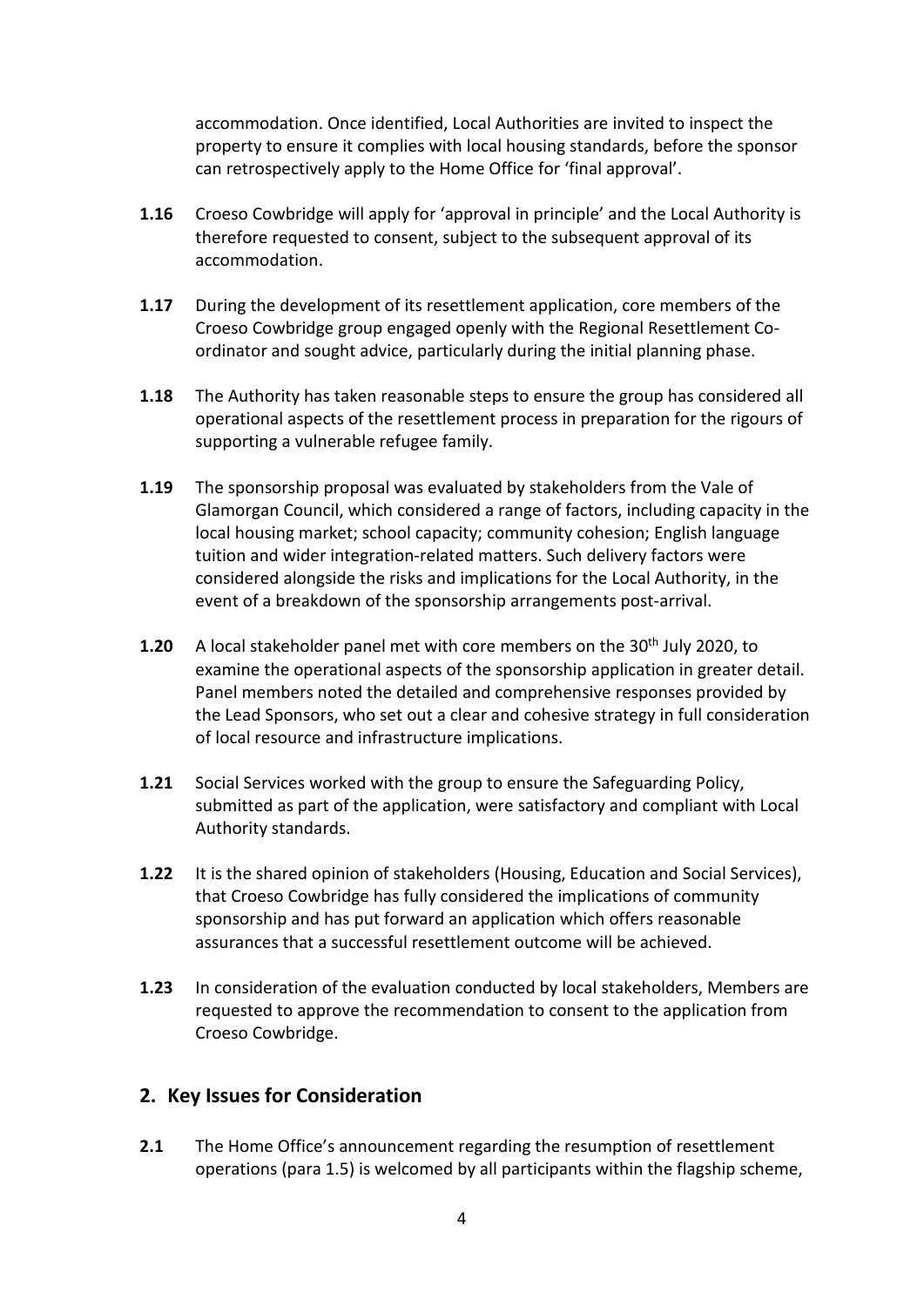which comprises one of the only safe and regular routes into the UK for people seeking sanctuary. Despite its earlier commitment to implement the UKRS immediately following completion of the VPRS, the Home Office announced it will conduct a Ministerial review of Resettlement (January 2021) prior to commencement of the new scheme.

- **2.2** The Local Authority has been informed that the Home Office will complete the VPRS using existing pledges and, consequently, approved Sponsors, which have not already offered accommodation, are unlikely to receive a family under this scheme. The position is uncertain for Sponsors which have yet to be approved, including Croeso Cowbridge, therefore, the Home Office has been petitioned to declare its long-term position on refugee resettlement. By consenting to this application, the Vale of Glamorgan Council can demonstrate its support for the community organisation and the continuation of this lifeline for people in need of our protection.
- **2.3** For Community Sponsorship, whilst accommodation and support are not provided by the Local Authority, there are capacity and resource implications for local schools as refugee households commonly contain three or more children. In mitigation, the Authority will use up-to-date admissions information to ensure places are available in primary and secondary year groups before agreeing to accept a specific case referral. Additional funding may also be claimed to support any additional costs.
- **2.4** In the event of a breakdown of a sponsorship arrangement, such that a Sponsor becomes unable to deliver its obligations, care of the resettled family would fall to the host Local Authority. The new Local Authority Guidance, developed by the Home Office and ResetUK, states that *" In the very unlikely event of a breakdown in the relationship between the welcomed family and the Group, or ongoing support needs after the end of the formal sponsor agreement, the Local Authority may take on a leadership role in the resettlement of the family with funding made available to you from the Home Office*".
- **2.5** In the event a family becomes homeless the local authority would be under a duty to consider housing for the family. The Local Authority is satisfied the sponsors will take all reasonable steps to prevent such an occurrence including, for example, using its own resources to support the cost of rented accommodation.
- **2.6** The Local Authority, therefore, has sought to gain assurances that Croeso Cowbridge is capable of discharging its responsibilities, despite the challenges. Furthermore, post-resettlement support from ResetUK will assist in ensuring Croeso Cowbridge remains cohesive and able to meet the needs of the family over the medium term.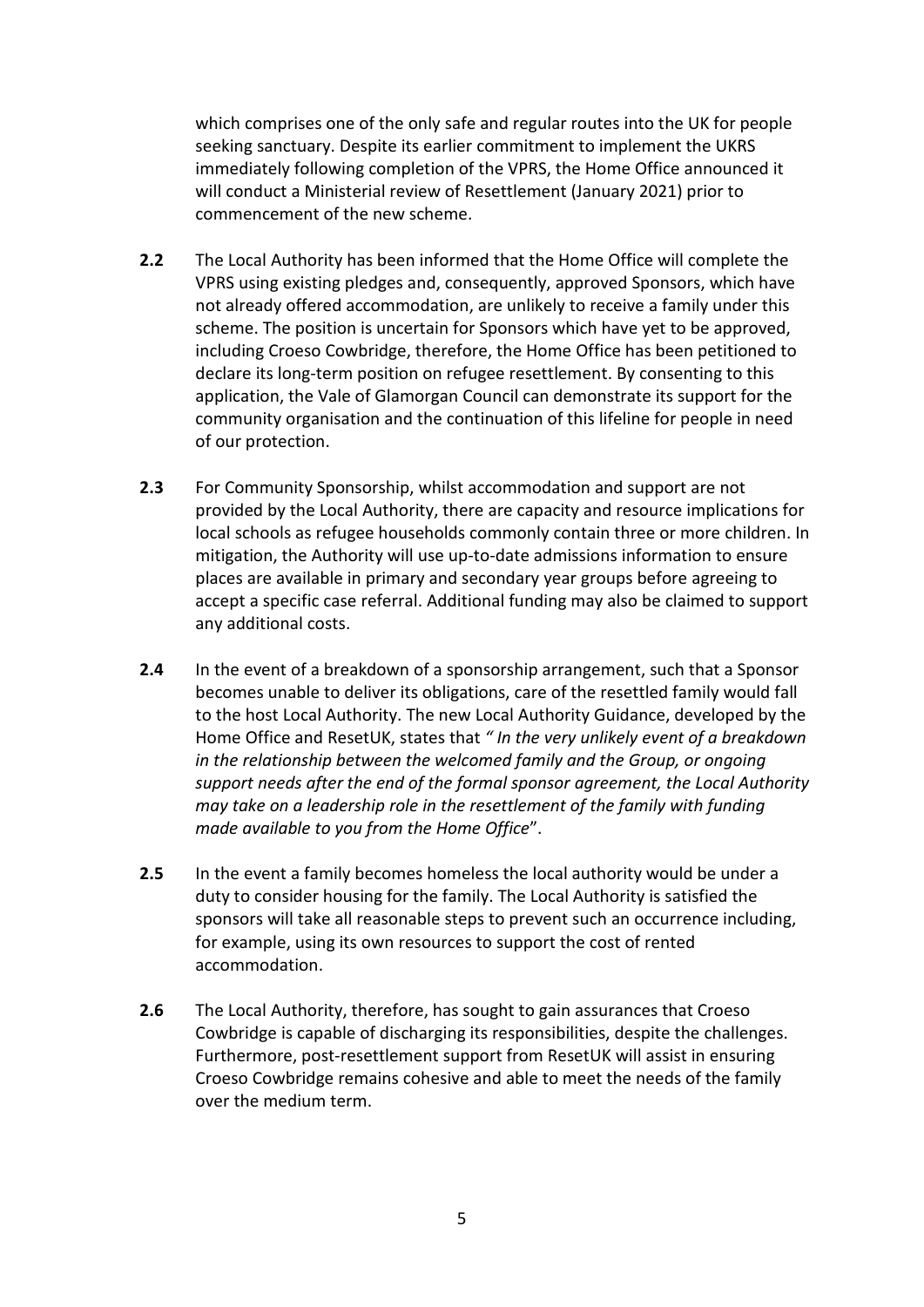## **3. How do proposals evidence the Five Ways of Working and contribute to our Well-being Objectives?**

- **3.1** Looking to the long term in its evaluation of the resettlement application, the Local Authority considered the immediate impact on local resources, including housing and education, but also received reasonable assurances from the sponsor regarding the sustainability of the resettlement plan over the long term. Croeso Cowbridge intends to support a refugee family to integrate into the local community and overcome specific barriers, including providing a pathway to employment, in order to increase its independence.
- **3.2** Taking an integrated approach The Local Authority collaborates with strategic, regional stakeholders to ensure an integrated approach to the delivery of the VPRS programme. Partnership working with representatives from key service providers, including the Integration Support Provider; Health; Housing; Education; and Social Services, ensures that customers can access services which are appropriate and responsive to their needs. It is intended the Authority will continue to support the Sponsor through these partnership arrangements to ensure positive integration outcomes are achieved.
- **3.3** Involving the population in decisions the Community Sponsorship scheme is a community-led response to resettlement, which will allow suitably experienced members of the public to make day-to-day decisions which directly affect the wellbeing outcomes of refugees. While responsibility for accommodation and integration support is devolved to the sponsors, the Local Authority will continue to provide advice and support in addition to provision of statutory services.
- **3.4** Working in a collaborative way The Authority has worked collaboratively with Croeso Cowbridge during the development and evaluation of its sponsorship proposal, and it is intended that the collaborative relationship will continue once the refugee family has arrived to promote long-term integration.
- **3.5** Understanding the root causes of issues and preventing them the Local Authority has gained significant experience through its participation in the VPRS over the past four years. It is well placed, therefore, to understand the operational challenges of supporting vulnerable refugee families in the community and ensuring that service areas, as well as Croeso Cowbridge, are equipped to respond by delivering appropriate, preventative services and interventions.

#### **4. Resources and Legal Considerations**

#### **Financial**

**4.1** It is not anticipated that a host Local Authority will incur any financial detriment from hosting a sponsorship scheme. Although the Local Authority cannot claim tariff funding for sponsorship cases, it is entitled, however, to claim grant funding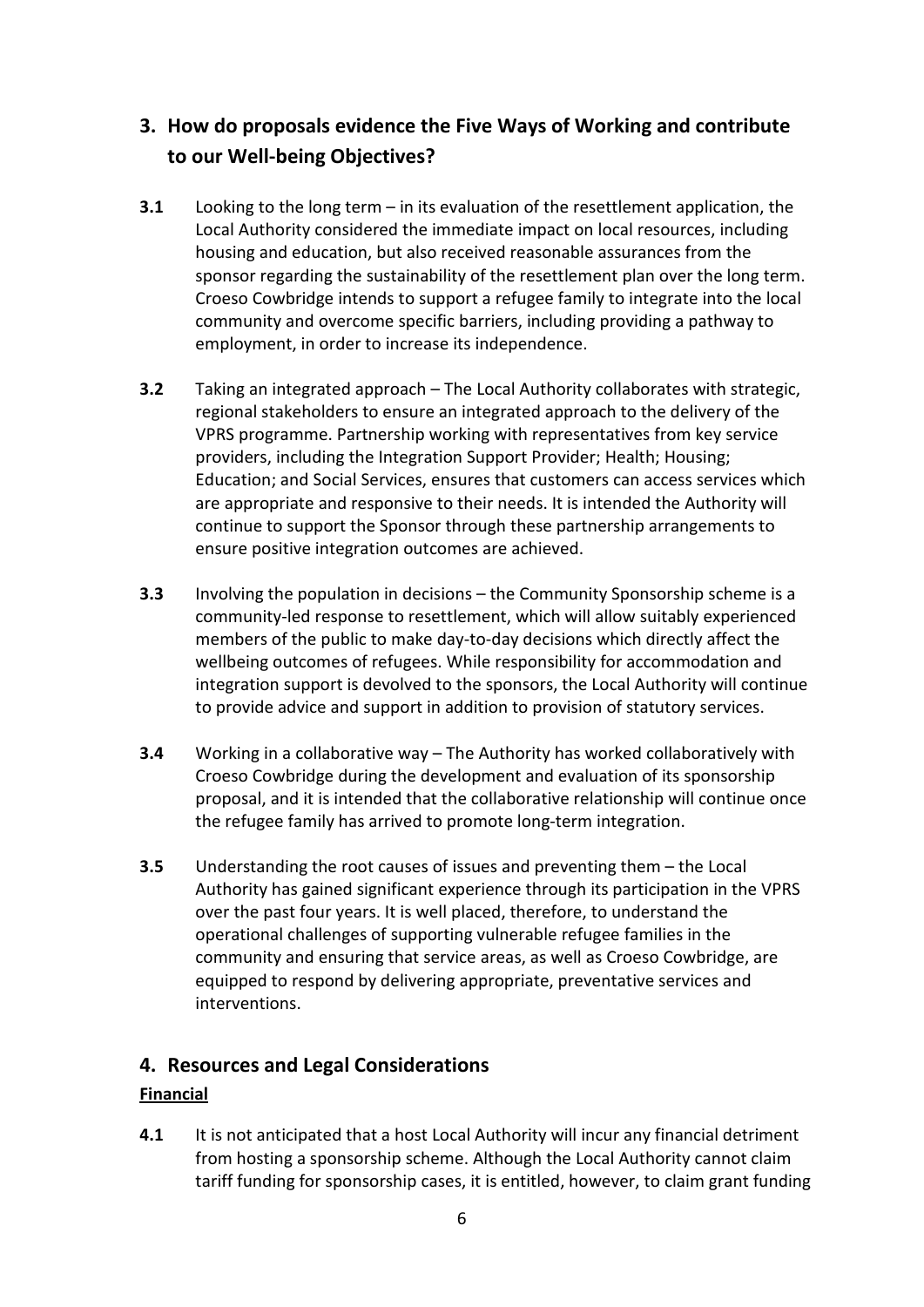to support education costs, in line with the LA-led scheme, according to the following unit costs:

| Unit costs             |       |               |                 |          |
|------------------------|-------|---------------|-----------------|----------|
|                        | Adult | Children 5 to | Children 3 to 4 | Children |
|                        |       | 18            |                 | under 3  |
| <b>Education costs</b> |       | 4.500         | ,250            |          |

The appropriate level of funding will be transferred to schools which accept children from the relevant age groups.

**4.2** Where required, funding for years 2 to 5 may be available to local authorities, according to the following unit costs, determined on a case-by-case basis.

| 13-24 Months | 25-36 Months | 37-48 Months | 49-60 Months |
|--------------|--------------|--------------|--------------|
| (Year 2)     | (Year 3)     | (Year 4)     | (Year 5)     |
| £5,000       | £3.700       | £2.300       | £1,000       |

#### **Employment**

- **4.3** All resettled families are granted 'Refugee status', meaning they will have the right to work and to claim relevant welfare benefits.
- **4.4** Community Sponsors are expected to support adult refugees to find suitable employment and to become financially independent. Due to its positioning within the local community and its connections with local businesses, the community sponsorship group is well placed to achieve a positive employment outcome.
- **4.5** There are no additional employment implications.

#### **Legal (Including Equalities)**

**4.6** There are no Legal Implications directly linked to this report, however, there is a Collaborative Agreement with Cardiff Council, which was developed in partnership with the Legal Services Department.

#### **5. Background Papers**

None.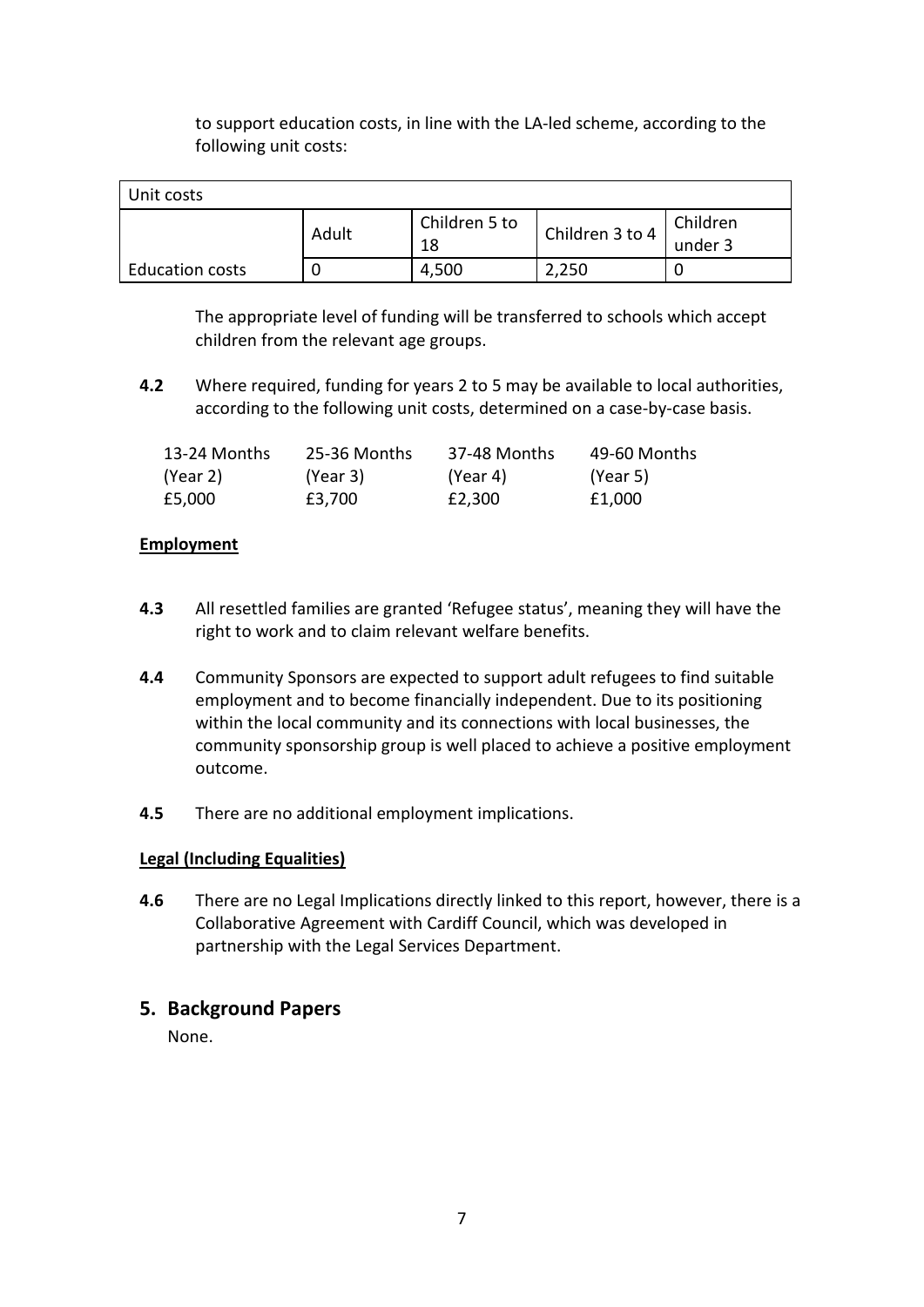

# Community Sponsorship **Guidance for prospective sponsors**



First published July 2016. Updated December 2018.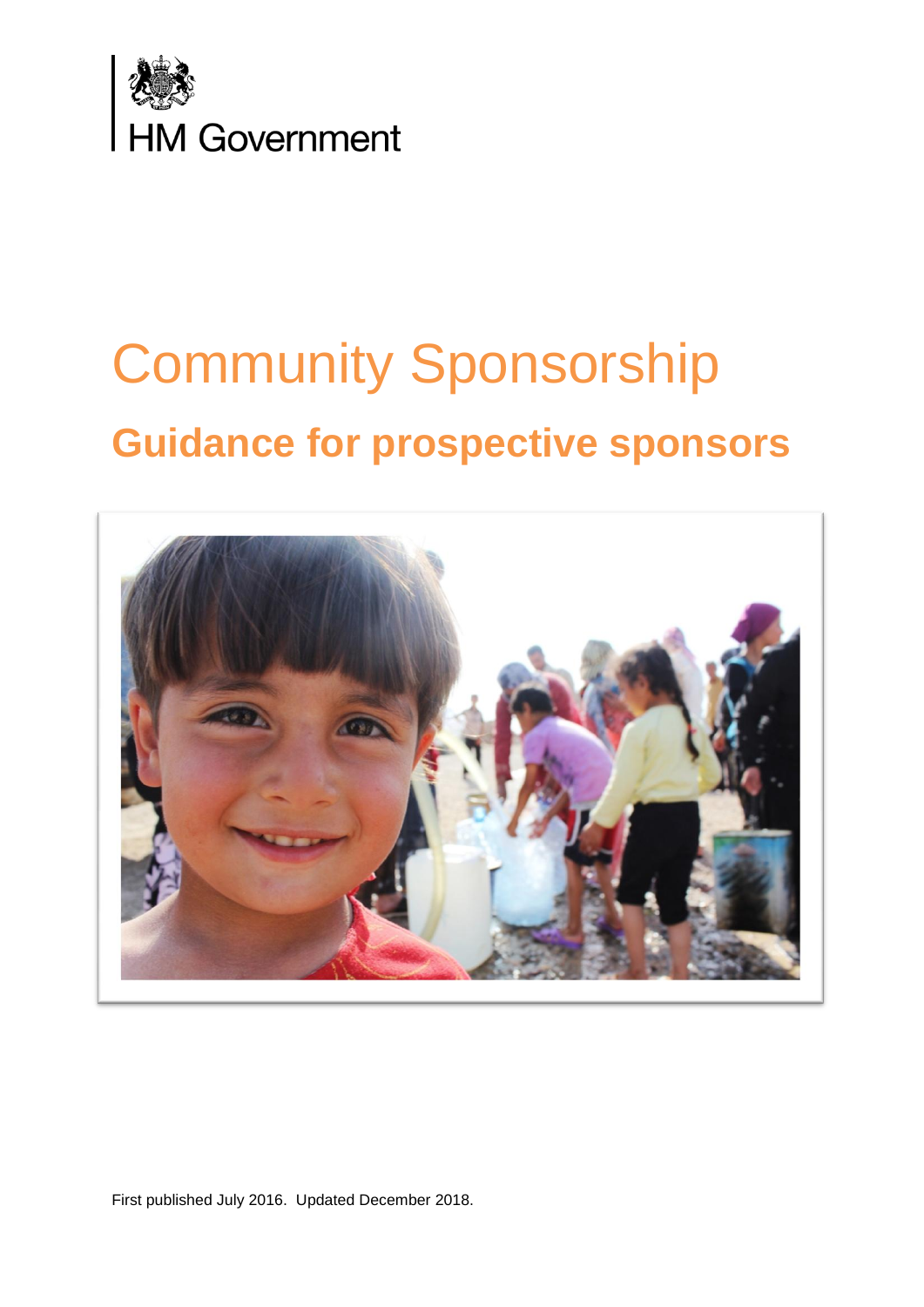# **Contents**

| How Will the Home Office Process Applications for Approval as a Community |
|---------------------------------------------------------------------------|
|                                                                           |
|                                                                           |
|                                                                           |
|                                                                           |
|                                                                           |
|                                                                           |
|                                                                           |
|                                                                           |
|                                                                           |
|                                                                           |
|                                                                           |
|                                                                           |
|                                                                           |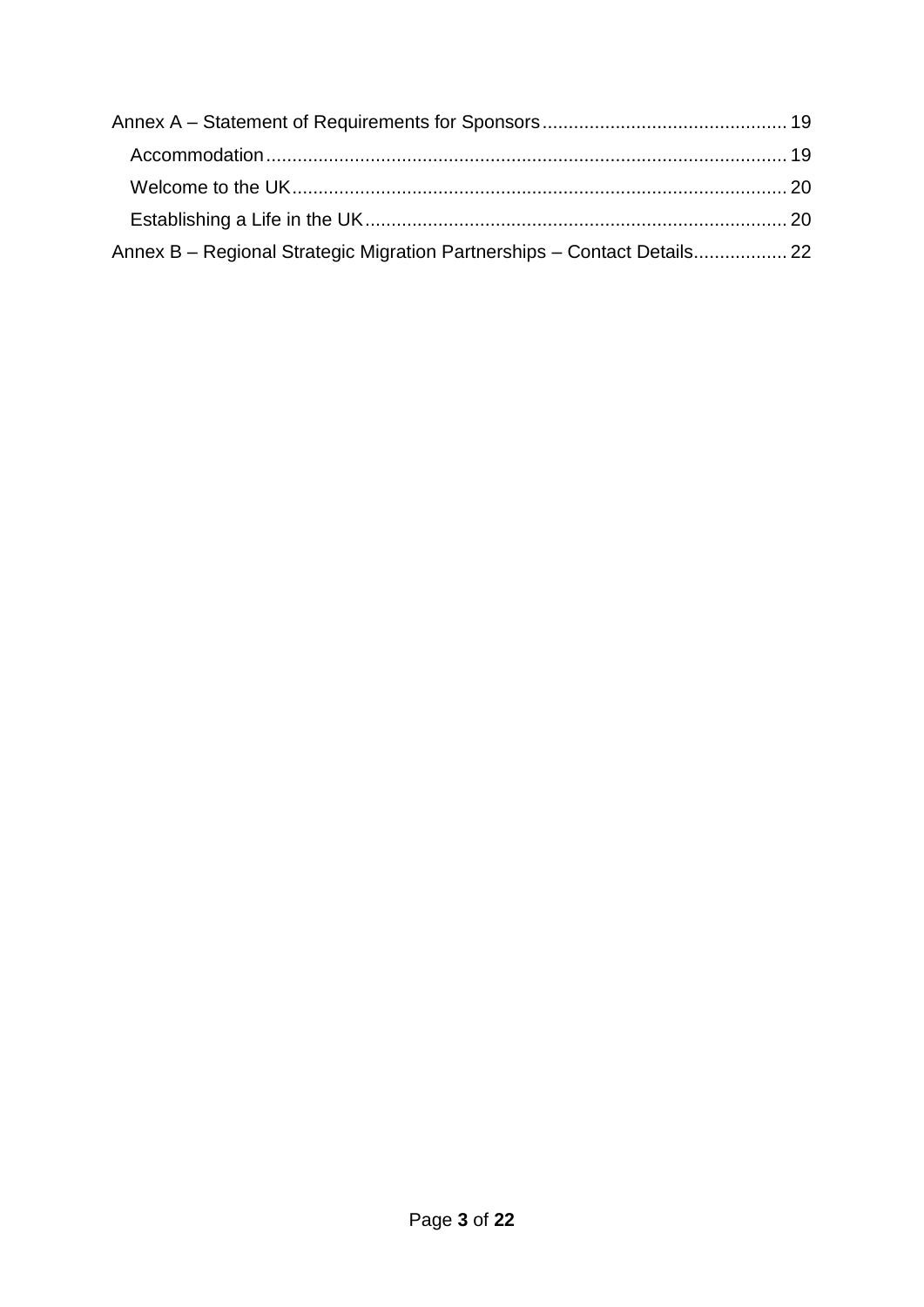## <span id="page-10-0"></span>**Introduction**

In the last decade, conflicts across the Middle East and North African (MENA) region have left millions of people in need of protection. The UK has played an important role in supporting those in need of protection: through the UK's humanitarian aid effort in Syria, our largest ever response to a single humanitarian crisis; and as one of the world's largest resettlement countries, helping to resettle the most vulnerable refugees. Local authorities and community groups across the UK are helping refugees to feel welcome and able to adjust to a new life in the UK.

Community Sponsorship is a way for local communities, civil society organisations, faith groups and businesses, to be directly involved in helping refugees settle in the UK. Community sponsors provide emotional and practical support to empower resettled families to rebuild their lives and to become self-sufficient members of their new community. Being a sponsor can benefit the local community, through enabling the generosity of local people, and creating new bonds within the community.

Many organisations and individuals are already actively involved in supporting refugees to resettle in the UK. This document sets out a framework that enables community groups to take the lead role in resettling refugee families. It explains how the process will work, the criteria prospective sponsors must meet, and how to apply.

Further information, including the application form, application guidance notes, guidance for local authorities, and a sample sponsor agreement, is available at: <https://www.gov.uk/government/publications/apply-for-full-community-sponsorship>

If you would like to contact the Home Office about the Community Sponsorship Scheme, please [email the Community Sponsorship Team at;](mailto:email%20the%20Community%20Sponsorship%20Team%20at;%20communitysponsorship@homeoffice.gov.uk)  [communitysponsorship@homeoffice.gov.uk](mailto:email%20the%20Community%20Sponsorship%20Team%20at;%20communitysponsorship@homeoffice.gov.uk)

Thank you for your interest in supporting vulnerable people fleeing conflict.



Page **4** of **22**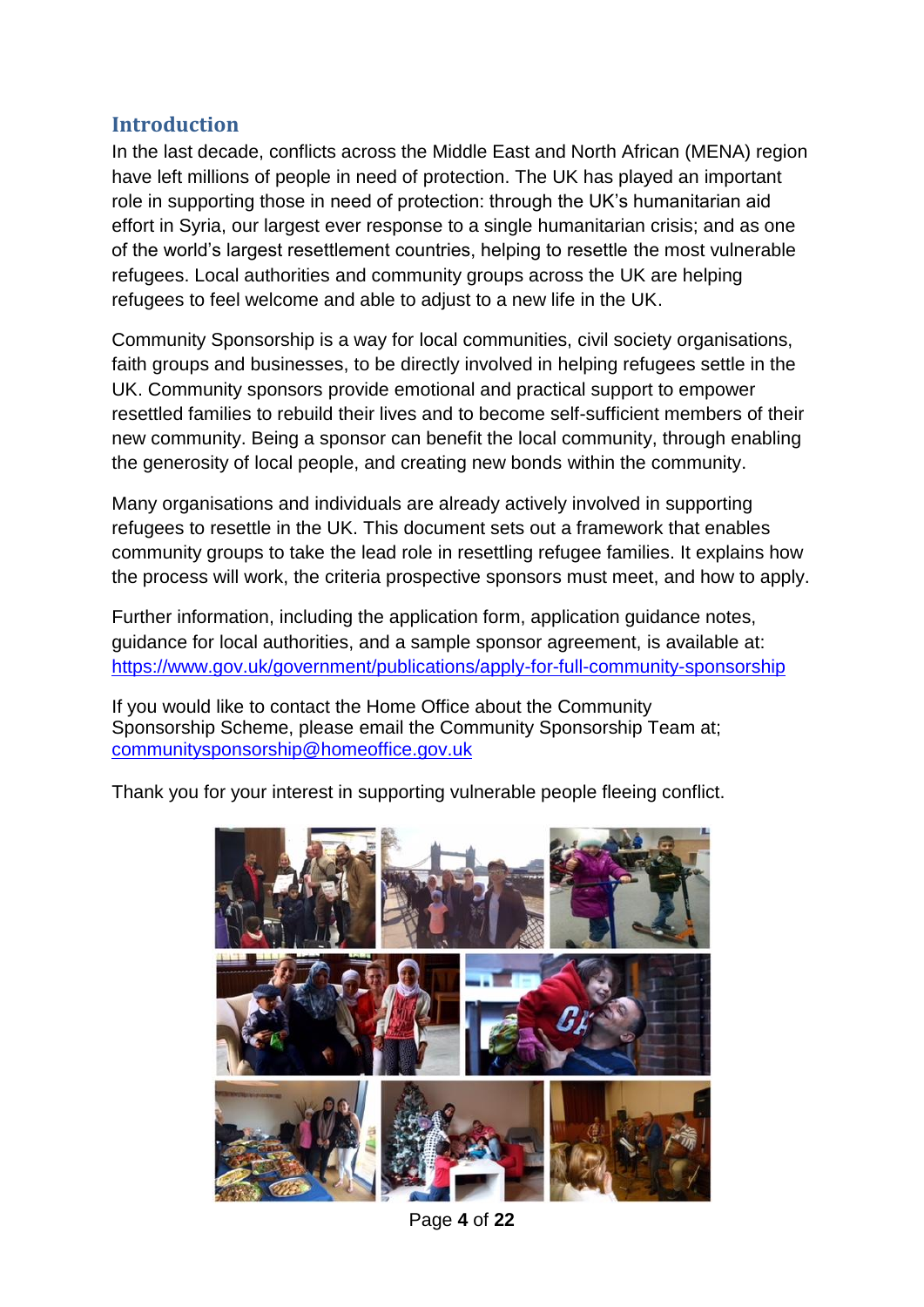## <span id="page-11-0"></span>**Background**

The Vulnerable Persons Resettlement Scheme (VPRS) helps refugees affected by the conflict in Syria, focusing on those in the greatest need, including people requiring urgent medical treatment, survivors of violence and torture, and women and children at risk. We work closely with the United Nations High Commission for Refugees (UNHCR) to identify vulnerable refugees in need of resettlement and whose particular needs can only be met in countries like the UK.

The Vulnerable Children's Resettlement Scheme (VCRS) aims to protect the most vulnerable children in the MENA region, where UNHCR deem resettlement to be in the best interests of the child. This includes vulnerable children accompanied by their family, such as those at risk of child labour, child marriage and other forms of abuse or exploitation.

Local authorities, often with the support of community groups and the voluntary sector, have played a vital role in helping those arriving here to feel welcome and adjust to a new life in the UK, and will continue to do so.

Details on the Home Office's resettlement policies and resettlement schemes can be found at: <http://www.gov.uk/government/publications/resettlement-policy-statement>

## <span id="page-11-1"></span>**What is Community Sponsorship?**

Community sponsorship is a ground-breaking development for the resettlement of refugee families in the UK, through the VPRS and VCRS. It enables community groups to become directly involved in supporting the resettlement of refugees fleeing conflict and in need of protection (hereafter referred to as 'resettled families') in the UK. It encourages innovation in resettlement that has the potential to promote positive resettlement outcomes, both for the resettled families and local communities.

## <span id="page-11-2"></span>**What Does a Community Sponsor Do?**

Sponsorship is a significant undertaking and you should not underestimate the commitment and resilience your organisation will need to show.

As a community sponsor, you will be allocated a family fleeing conflict, and it will be your responsibility to support the resettled family from the moment of arrival in the UK. This will include:

- meeting the family at the airport;
- providing a warm welcome and cultural orientation;
- providing housing;
- supporting access to medical and social services;
- English language tuition;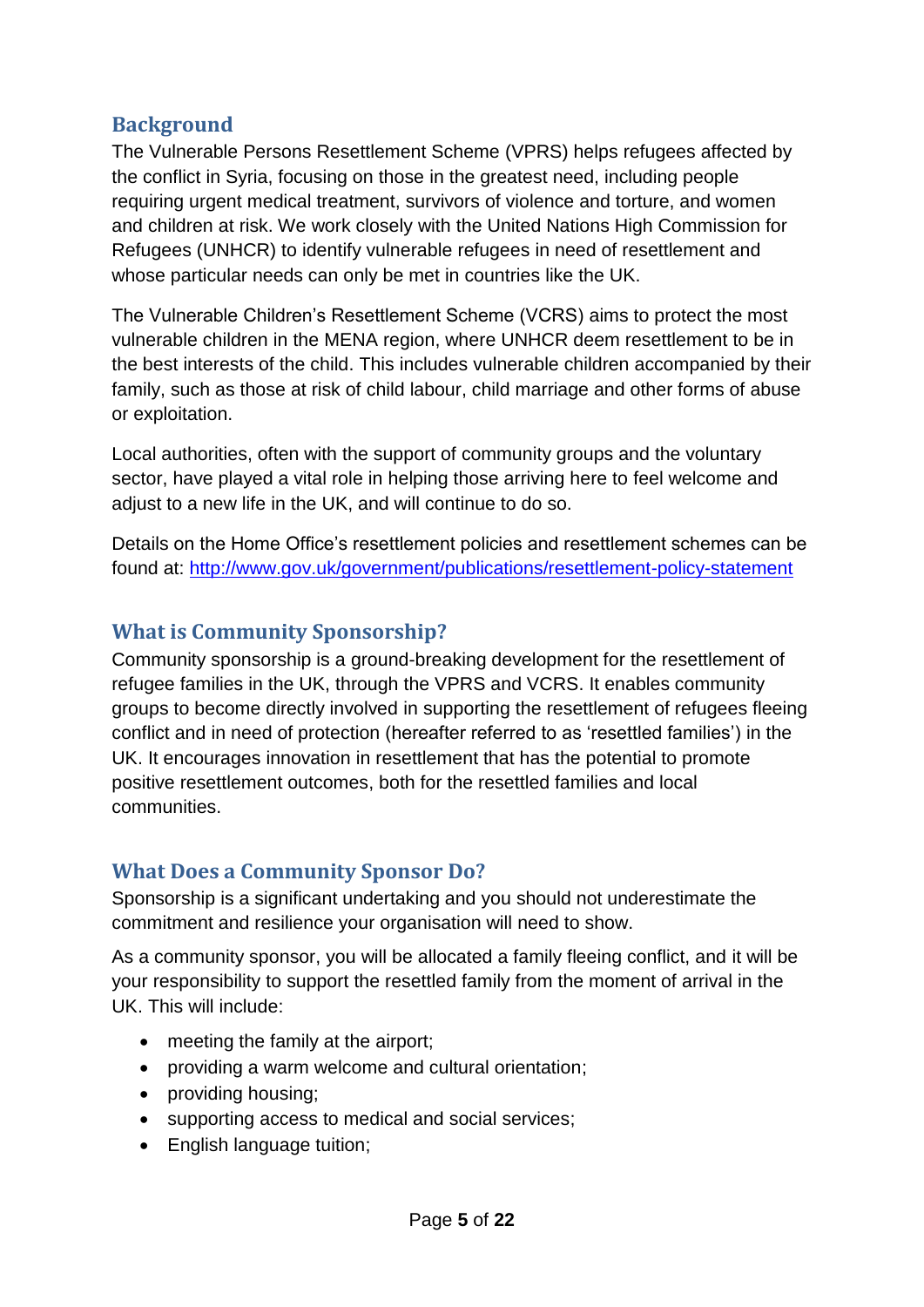- supporting attendance at local Job Centre Plus appointments and assistance with navigating social welfare provision; and,
- support towards employment and self-sufficiency.

Your formal responsibility to support the resettled family will last for one year, with the exception of housing, for which the responsibility lasts for two years. You may choose to provide support beyond this, according to the needs of the resettled family. Further details on the minimum requirements for supporting a resettled family can be found in **Annex A**.

# <span id="page-12-0"></span>**What Is a Resettled Family?**

Resettled families are vulnerable people fleeing conflict. Most families resettled in the UK under the VPRS are Syrian. They will primarily be Arabic speakers and are referred by the UNHCR from the region surrounding Syria. Families resettled in the UK under the VCRS are also referred by the UNHCR from the region surrounding Syria and are from a variety of nationalities, such as Iraqi and Sudanese. These families may have Arabic, Assyrian, Farsi, Dari or other languages as their main language. Sponsors are not able to identify or select a specific individual, family or nationality to sponsor, but we will ask you to indicate the type of interpretation support that can be provided on the application form.

Each resettled family will be different but they will all have suffered the loss of their home. Many will have lost loved ones, friends and family, and witnessed the horrors of war. Some may have specific medical needs or disabilities.

It is important to recognise that not all resettled families will be happy initially to have come to the UK. The relief at arriving in a safe place will be countered by grief over what has been left behind and possibly survivors' guilt as well.

This is where community sponsors can help: supporting a resettled family by making them feel welcome in the UK, helping them to adjust and make a new life for themselves, and to stand on their own two feet. The support of a community sponsor will have a crucial impact on the family's future happiness and wellbeing.

The resettled family will be granted refugee status and five years' limited leave. During this time, they will have the right to work and to claim relevant social welfare income. After five years, the resettled family will have the option to apply for indefinite leave to remain in the UK.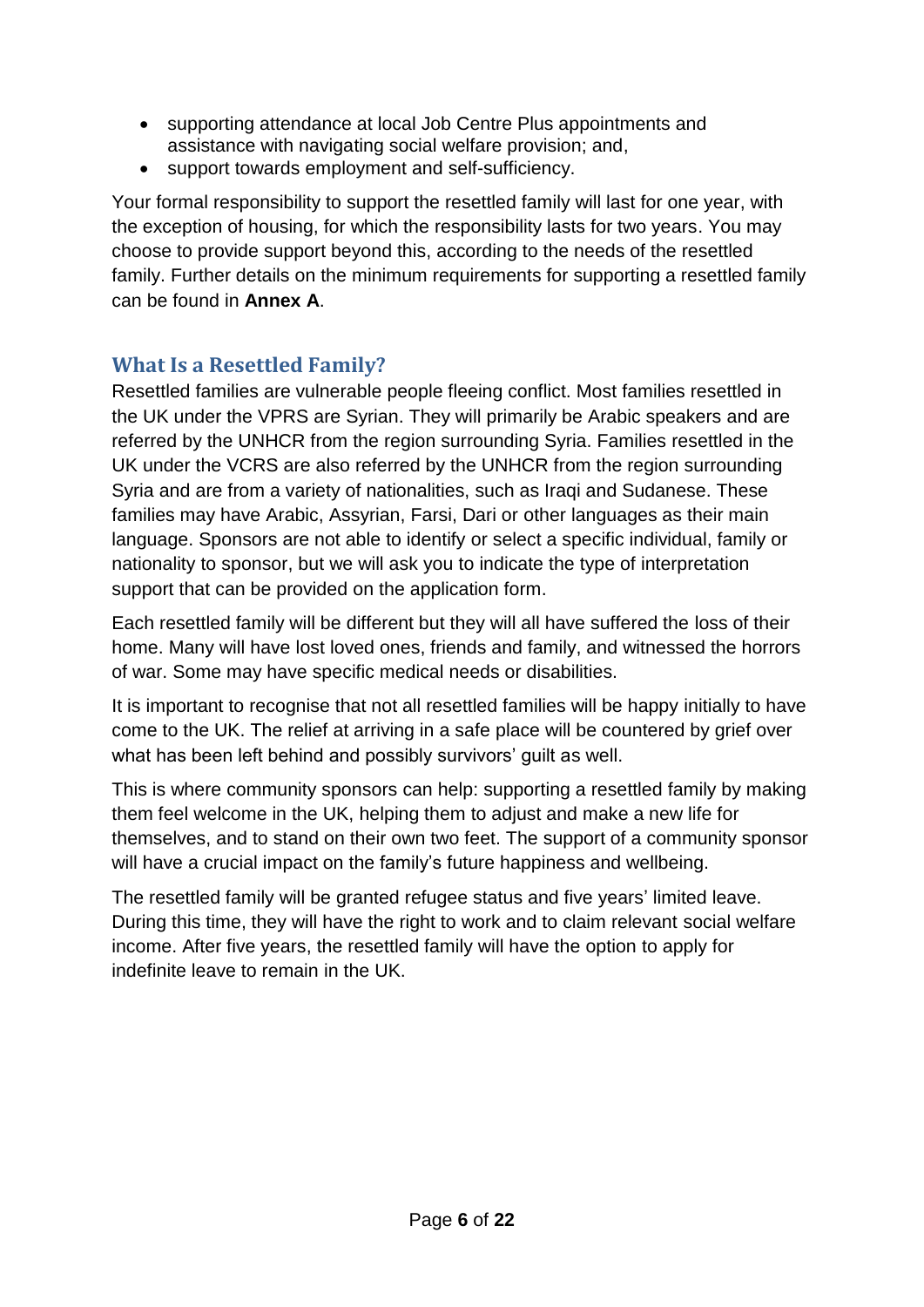# <span id="page-13-0"></span>**Community Sponsorship Case Studies**

These case studies illustrate the experiences of two different families accepted for resettlement in the UK through Community Sponsorship. The case studies are representative of actual community sponsorship experiences but details have been changed to respect the privacy of resettled families. Every resettled family is different, as is every community sponsorship experience.

#### **Case study 1**

A Palestinian family made up of a husband and wife, one adult son and two teenage daughters were resettled in a small market town in the UK from Iraq. As descendants of refugees who were forcibly displaced, the family were barred from returning to their homes, deprived of their citizenship, and were frequently forced to move by militia groups who threatened to kill the father if they did not leave.

The family were elated at the prospect of finding protection in the UK, but naturally faced personal and practical challenges, including adjusting to life in the UK, and dealing with the anxiety of knowing that some of their loved ones remain in Iraq.

The community sponsor group worked hard to manage these challenges by assisting the family to visit their relatives in the UK, helping them with practicalities, such as booking public transport, and explaining how UNHCR's refugee referral process operates. The group supported the family to access English for Speakers of Other Languages (ESOL), and a vocational course at college for the son. They are helping the father, who was previously a cook, by exploring options to open a restaurant, which would provide an outlet for both this family and other resettled families in the area with catering skills.

With a history of interrupted schooling, one of the daughters faced struggles in adjusting but after years of having to be escorted to and from school because of a lack of safety, she began walking to school on her own less than three months after arriving in the UK.

After living in fear for so many years, the family feel safe and secure, which is testament to the excellent support of the community sponsor. While there have been challenges, the group has found the experience to be rewarding and plan to sponsor again.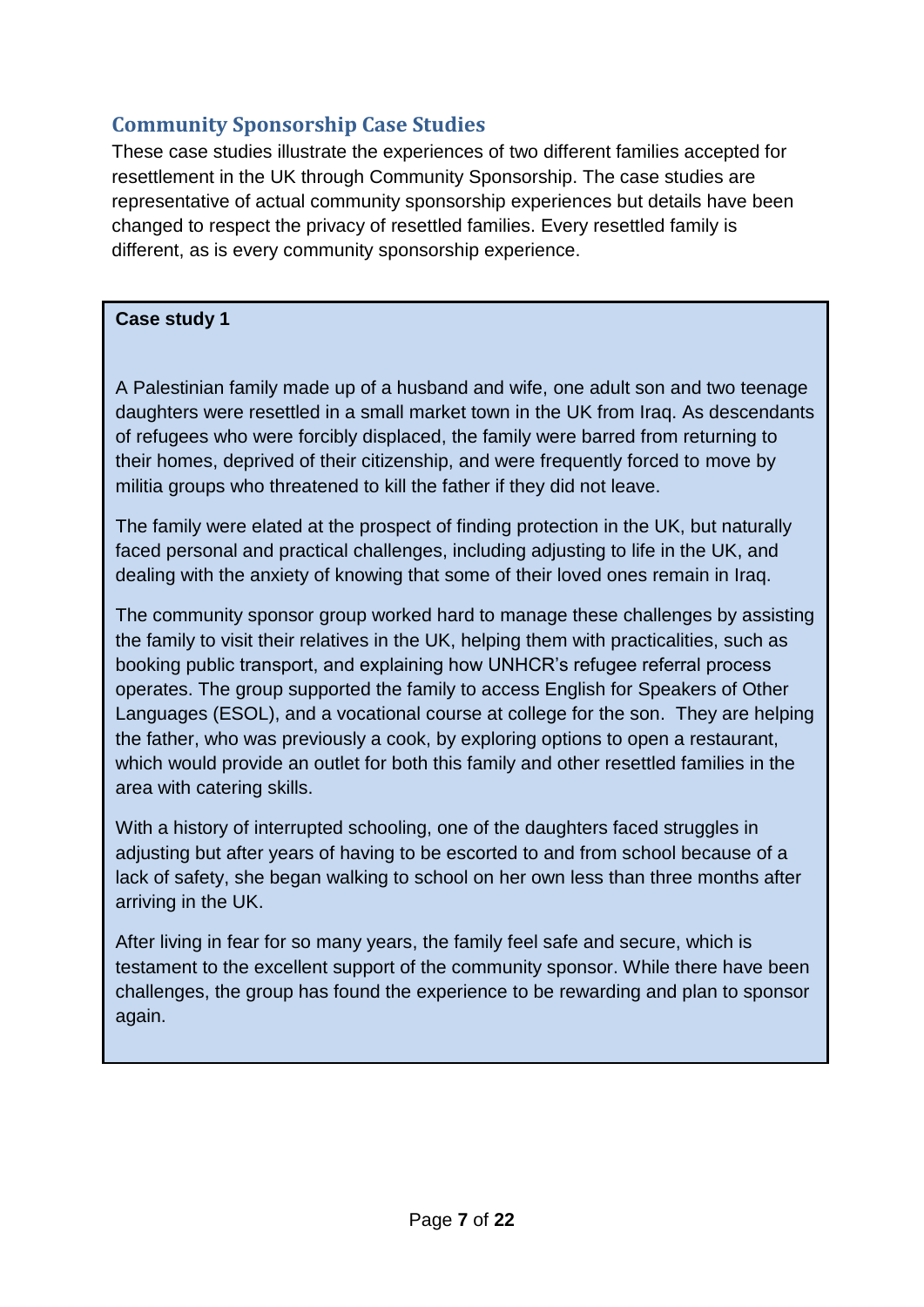#### **Case study 2**

A Syrian family made up of a husband and wife, two adult sons and one younger daughter were resettled in a city in the UK. Whilst living in a camp, the family suffered raids, and witnessed killings and serious injuries. The two sons were considered draft evaders as they were wanted for military conscription, leaving the family living in fear of the prospect of returning to Syria and risking detention, or the forceful conscription of the sons into the Syrian army.

When the family arrived in the UK, they spoke no English, however within a month the sons gained a good understanding of the language. Initially, the father's progress was slower than that of other family members, but all made great improvements and no longer required the constant service of an interpreter after 6 months.

After the first few months, family tensions began to surface which threatened the stability of the family. The community sponsor group decided to speak to the family openly, explaining that the situation was counter-productive to their resettlement. They supported the family by holding mediation sessions, which focused on finding solutions to the causes of their tension, some of which stemmed from the frustration of adjusting to life in the UK, and an identified need to address the trauma family members had experienced in Syria. While there was some stigma associated with accessing mental health support, the sponsor group was able to help gain support for family members who needed it.

After almost a year in the UK, the father found work in a cafe for a short period of time where he made many friends. The eldest son found employment in the same cafe, whilst working towards applying for a place at university. The second oldest son works for a restaurant chain, where he has been identified by senior management as a "rising star" and will be working in their head office while they support him to complete his GCSE examinations. The mother is working with a confectionary company, developing her business skills and English language. As part of the programme, she sells sweets in a market on Sundays. The daughter is doing well in school and has made many friends.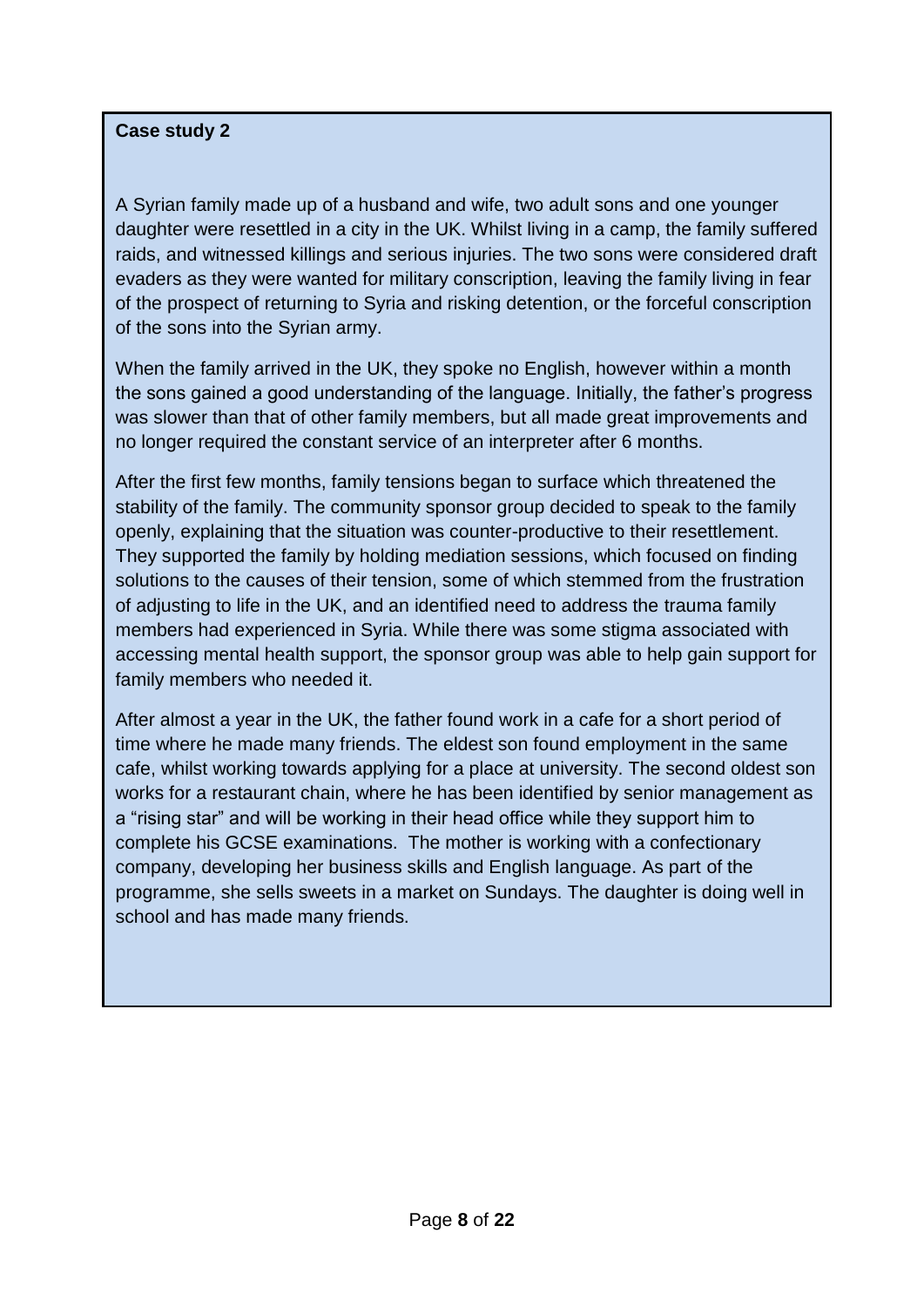# <span id="page-15-0"></span>**Can Anyone Be a Community Sponsor?**

Supporting a vulnerable resettled family is a significant responsibility. The Home Office will approve every sponsor and a separate approval is required for each resettled family group sponsored. The approval process is designed to establish that the prospective sponsor:

- a) has sufficient resources (housing, financial and personnel) to support a resettled family;
- b) has a credible plan for supporting a resettled family, backed by relevant experience; and
- c) does not present a risk to the resettled family.

You can apply to be approved as a sponsor using the application form on GOV.UK. The Home Office will assess your suitability to be a community sponsor, according to the criteria set out below.

# <span id="page-15-1"></span>**What Training and Support is Available?**

Reset is an organisation funded by the Home Office to provide training and support to prospective and approved community sponsor groups.

Reset provides training for all sponsor groups in the UK, focused on preparing for the arrival of a resettled family and empowering resettled families after their arrival.

Reset works with a network of Regional Coordinators who provide advice, guidance and support to sponsor groups throughout the entire journey of sponsorship, from application through to supporting a resettled family once they have arrived. They share good practice and help groups to work in partnership with relevant organisations.

Find out more about Reset at: [www.resetuk.org](http://www.resetuk.org/)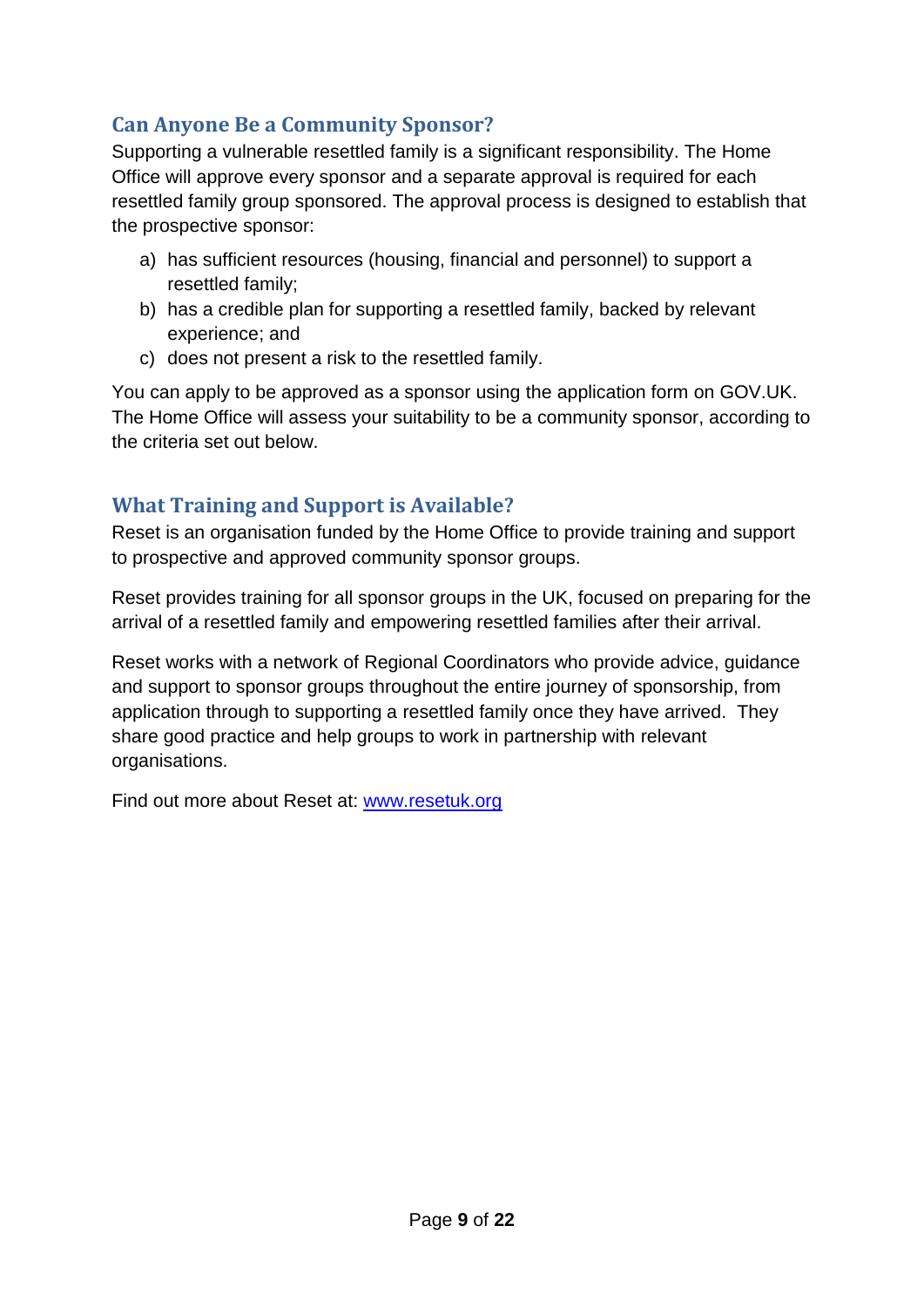# <span id="page-16-0"></span>**Summary of Application Process**



- Local Authority gives consent to a prospective sponsor to operate as community sponsor in their area
- Prospective sponsor submits application for approval as a community sponsor
- Application considered against criteria for approval
- Approval granted
- Agreement with sponsor signed
- Refugee family to be resettled proposed for allocation to sponsor
- Sponsor and local authority consider and jointly agree allocation
- Resettled family arrives (typically six to eight weeks after allocation is agreed)
- Monitoring of sponsor delivery and resettled family progress

## **Types of Approval**

Your group will receive **final approval** and a resettled family will be matched with your group, when you have demonstrated that you have met all of the criteria (see below).

Recognising that some groups may need time to secure the necessary financial resources, and in order to minimise the need to hold housing empty, you may also apply to receive **approval in principle with conditions**. This allows your application to be approved against most of the criteria, giving your group certainty that, if you can meet the financial resources and housing criteria at the end of the process, you will receive **final approval**. Note, however, that if a significant period of time has passed or circumstances have changed, your whole application may be reviewed to determine whether you still meet all of the criteria.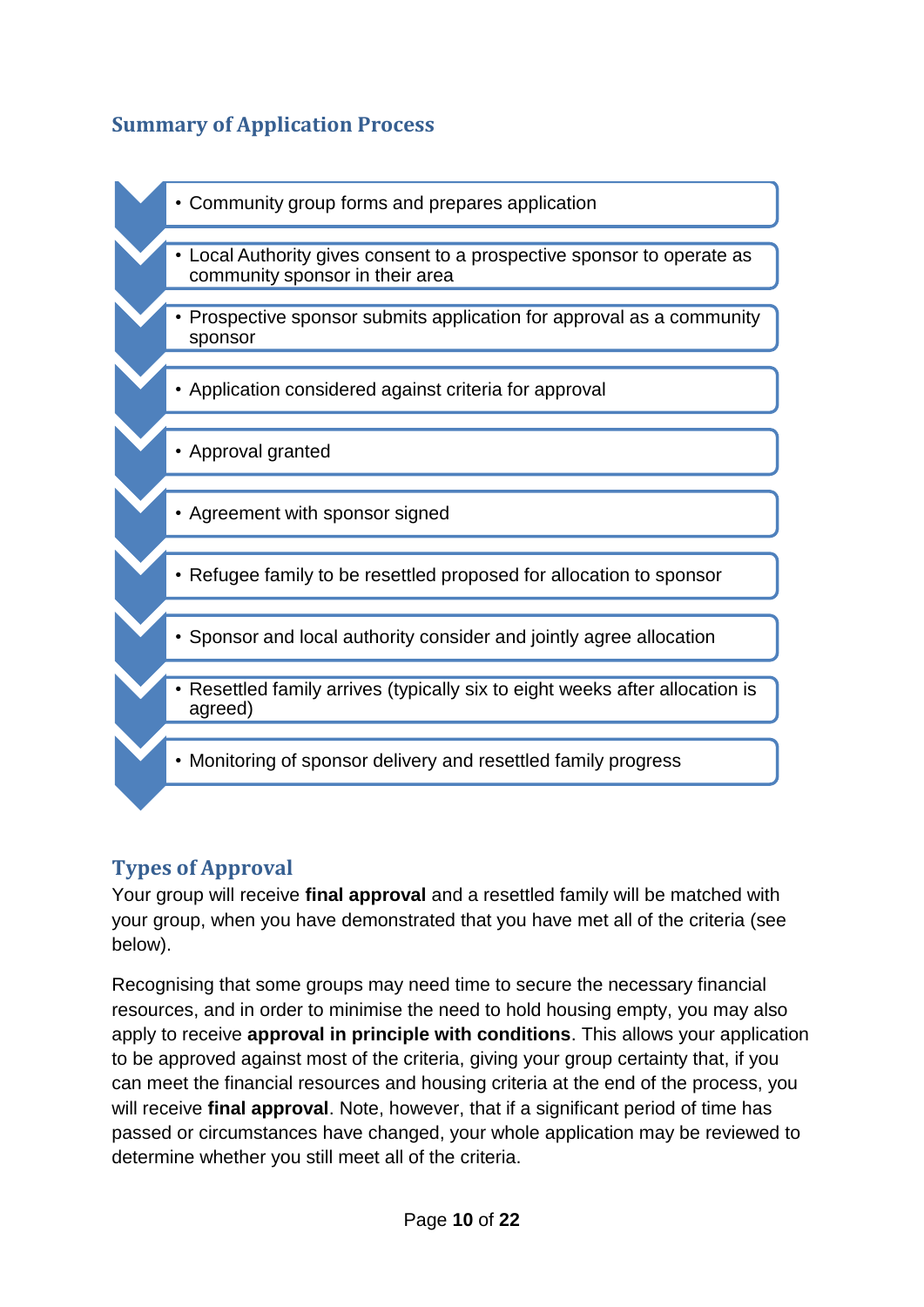# <span id="page-17-0"></span>**What Criteria Must a Community Sponsor Meet?**

#### <span id="page-17-1"></span>**Organisation Status and Lead Sponsor**

Your organisation must have status as either:

- a charity, registered with the Charities Commission in England and Wales, the Office of the Scottish Charity Regulator (OSCR) in Scotland, or the Charities Commission for Northern Ireland;
- an individual or body falling within section 10(2)(a) of the Charities Act 2011; or
- a Community Interest Company, registered with Companies House.

There must be a named individual with responsibility for the sponsorship arrangement, the 'lead sponsor'. The lead sponsor should hold a permanent and senior position within the organisation. Typically, they will be a member of the board of the charity or community interest company, or hold the position of Chief Executive or director or equivalent. There must be a clear line of accountability between the lead sponsor and the personnel delivering the resettlement plan.

#### <span id="page-17-2"></span>**Financial Resources**

1

You must provide evidence that you have thought carefully about how much it will cost to support a resettled family in your community, and that you have access to sufficient financial resources. This should include a forecast budget of anticipated expenditure, taking into account the social welfare income the family might receive and the expected cost of accommodation. The amount community sponsors need to raise can vary significantly depending on the in-kind support they are able to draw on, but the amount can typically range from around £5,000 to £20,000. As part of your application, you must provide evidence that you have available funding of at least  $£9,000<sup>1</sup>$ .

You do not have to demonstrate that you have £9,000 at the outset of your application. We may approve your application in principle, with the condition that evidence of the secured funds is provided before final approval.

If your organisation **typically has an annual income of £100,000 or more**<sup>2</sup>, you should provide a letter from the chief finance officer for your organisation explaining

*<sup>1</sup>Recognising the wide range in costs that community sponsors may incur and the varying level of social welfare entitlement, the £9,000 is to demonstrate that you have a minimum level of financial resources to support a resettled family (such as the initial provision of cash on arrival, additional housing costs, funding English language provision, and interpretation costs). The actual costs will vary by sponsor group and it is not a suggested minimum or maximum spend. You are expected to use these funds to support the resettled family. The level of resourcing behind each application will be considered on a case-by-case basis. 2*

*As evidenced by the previous two years of published accounts with the Charities Commission* in *England and Wales, the Office of the Scottish Charity Regulator (OSCR) in Scotland, or the Charities Commission for Northern Ireland.*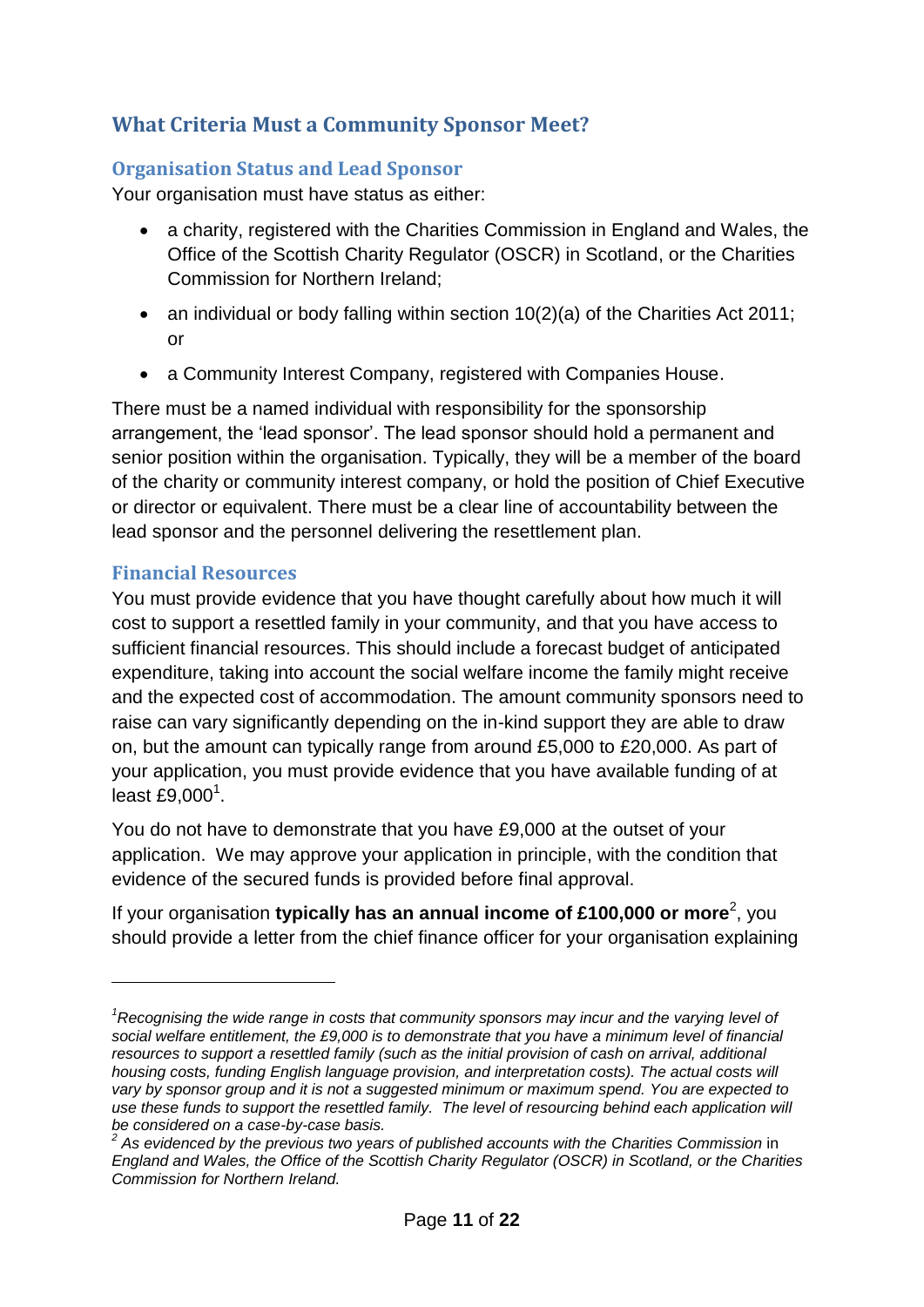that at least £9,000 has been ring-fenced for the purposes of sponsorship and will be available to use as necessary.

If your organisation's **typical annual income is less than £100,000**, you should provide a letter from the chief finance officer for your organisation explaining that at least £9,000 has been ring-fenced for the purposes of sponsorship and will be available to use as necessary, and evidence of the funds in the form of a bank statement.

## <span id="page-18-0"></span>**Housing**

You must be able to demonstrate that you have suitable and sustainable accommodation for a resettled family, and that it will be available for a resettled family to use for a minimum of two years.

If you do not have accommodation immediately available but are able to demonstrate that you will be able to obtain appropriate accommodation, then we may approve your application in principle, with the condition that suitable accommodation is secured before final approval.

The cost of the accommodation must be affordable taking into account the social welfare income the family will receive. If this is not the case, you must demonstrate how you will meet the additional cost.

You are required to liaise with the police to see if they have any objection to the proposed address for the resettled family. Further guidance on this part of the process will be provided by the Home Office.

You are required to provide written confirmation that you have given the local authority the opportunity to inspect your property. Further details on housing requirements can be found in the statement of requirements at **Annex A**.

Community sponsor groups receiving a family on or after 1st November 2018 will be entitled to claim actual void costs, capped at 8 weeks' Local Housing Allowance rate. Community sponsor groups will be able to make a claim after the resettled family has arrived. If you wish to make a claim you can contact the Community Sponsorship Team at the email address on page 4, who will provide details about making a claim.

## <span id="page-18-1"></span>**Local Authority Consent**

The majority of local authorities in the UK are resettling refugees, and they also play an important role in community sponsorship.

Local authorities need to consent to each community sponsorship arrangement in their area. This is because local authorities will need to consider the local impacts of additional resettled families, such as on local services and capacity. Local authorities will also want to satisfy themselves that they have no objection to your sponsor group supporting a resettled family.

You must obtain written evidence from the local authority (the format to be determined by the local authority area, which may differ, for example between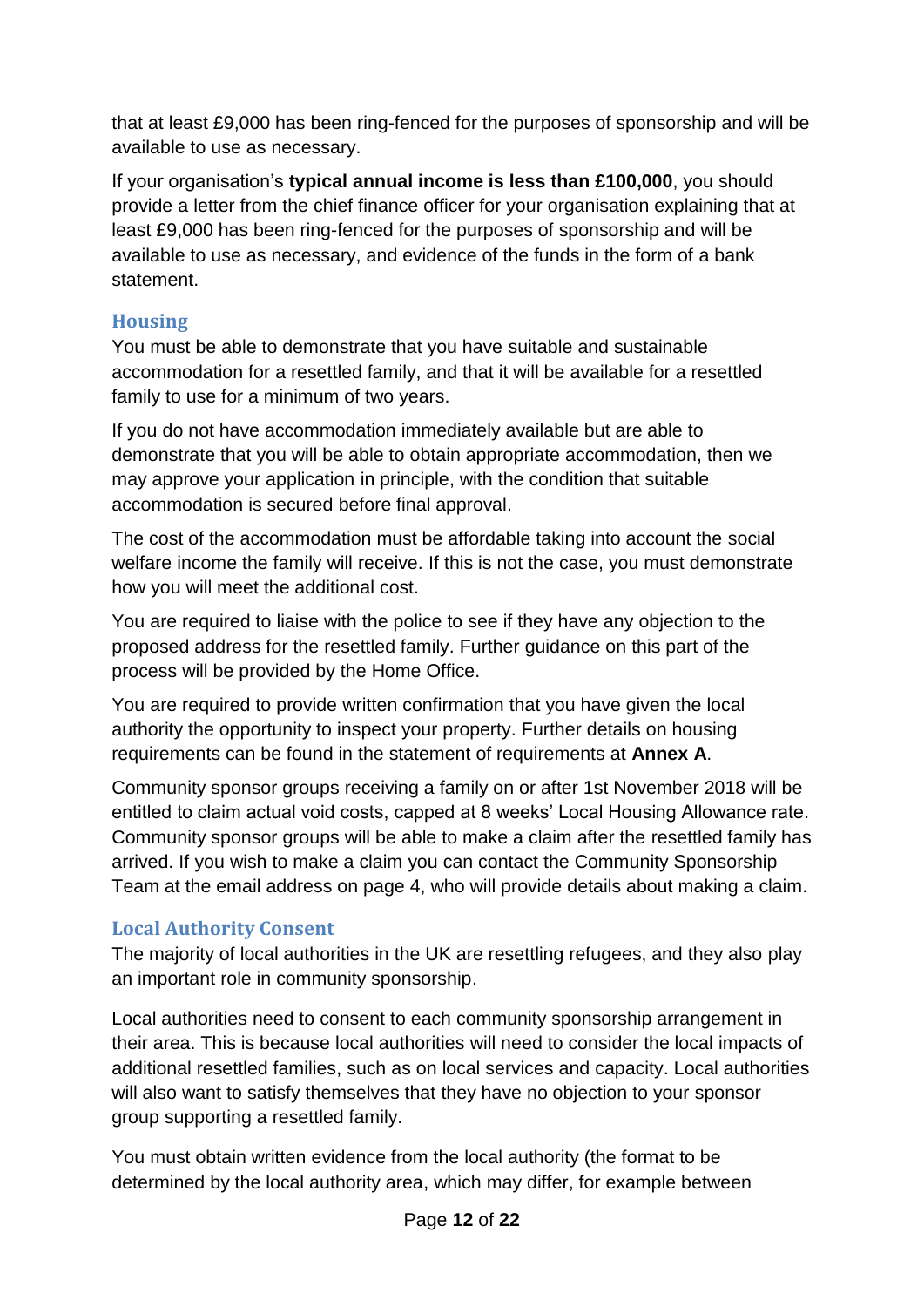unitary and two-tier authorities) that they consent to your group submitting an application to the Home Office. Typically, this consent is provided by the Chief Executive Officer, relevant Director or Councillor with the authority to consent on behalf of the local authority. It is open to the local authority to decide on how consent will be considered locally.

Grounds on which a local authority might object are:

- insufficient capacity to provide certain crucial local services in the proposed housing area (e.g. lack of school places);
- concerns about community tensions in the proposed housing area;
- where they have a strong reason to believe that the community sponsor is not suitable to undertake the resettlement of vulnerable adults and children; or
- another appropriate reason.

The regional strategic migration partnership (contact details at **Annex B**) will be able to advise you on the appropriate person to consult within the local authority.

You will need to approach your local authority and ask them to:

- put you in contact with the Local Safeguarding Children's Board (see 'Safeguarding' below);
- consider inspecting your proposed accommodation;
- support your engagement with relevant partners, such as the police, Job Centres Prevent, etc.
- support you through the schools admissions process

After your group has been approved as a community sponsor, your local authority must also agree to the allocated family to be resettled (see 'What happens after approval?' below).

More information on the role of local authorities in Community Sponsorship, and the factors that may be considered by local authorities can be found on GOV.UK.

## <span id="page-19-0"></span>**Plan for Resettlement**

You must produce a detailed and credible resettlement plan to illustrate how you will deliver effective resettlement support to a resettled family, in accordance with the statement of requirements (at **Annex A**). A template for your resettlement plan is included as part of the application form. The application form and application guidance can be found on GOV.UK.

You must demonstrate your group's capacity and capability to resettle a refugee family. You should provide details of your group's relevant experience, or partnership with people or organisations with relevant experience of working with refugees or supporting vulnerable people.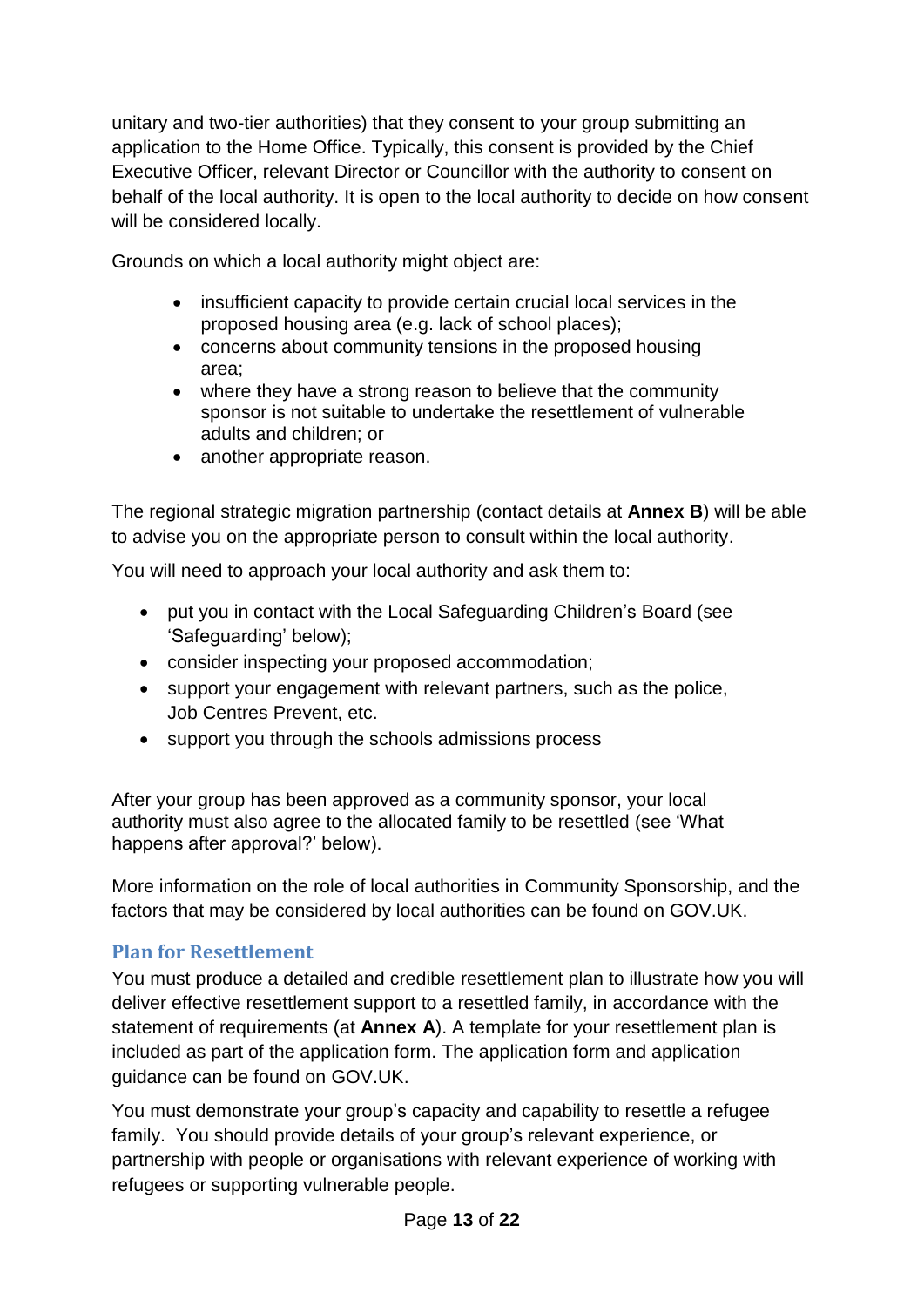## <span id="page-20-0"></span>**Safeguarding**

#### <span id="page-20-1"></span>Safeguarding Policy

You must have robust safeguarding policy and procedures in place.

The policy should cover how you will ensure the suitability and good character of the people providing support for a resettled family. This should include consideration of whether Disclosure and Barring Service (DBS) checks are appropriate.

Please see the GOV.UK website for more information on eligibility for Disclosure and Barring Service checks: [https://www.gov.uk/disclosure-barring-service-check.](https://www.gov.uk/disclosure-barring-service-check)

The policy must evidence appropriate reporting and escalation procedures within your organisation to ensure safeguarding concerns are dealt with appropriately.

Written guidance on developing your safeguarding policy can be found in the application guidance on GOV.UK. You are encouraged to speak to your local authority who may wish to support you in developing your safeguarding policy and procedures. You must provide confirmation that you have sent your safeguarding policy to the Local Safeguarding Children's Board to give them an opportunity to comment.

#### <span id="page-20-2"></span>Complaints Policy

You must provide a complaints policy, whereby a resettled family can escalate concerns about the support they receive or about individuals providing that support. Written guidance on developing your complaints policy can be found in the application guidance on GOV.UK.

#### <span id="page-20-3"></span>**Training**

Before you can be matched with a resettled family you will be required to demonstrate that you have completed the relevant training on sponsorship, delivered by Reset. This will help you prepare for welcoming and empowering resettled families.

The programme of training will include areas such as cultural awareness, safeguarding issues when working with resettled families, empowerment and arrival planning.

# <span id="page-20-4"></span>**How Will the Home Office Process Applications for Approval as a Community Sponsor?**

The Home Office will assess the evidence you provide in your application. We may also carry out checks and visit you to assess your application in more detail.

#### <span id="page-20-5"></span>**Checks on Personnel**

We will conduct checks on your organisation and the lead sponsor. This includes checks against our records and other third parties such as the police national computer, or its equivalent in Northern Ireland. We may also conduct checks on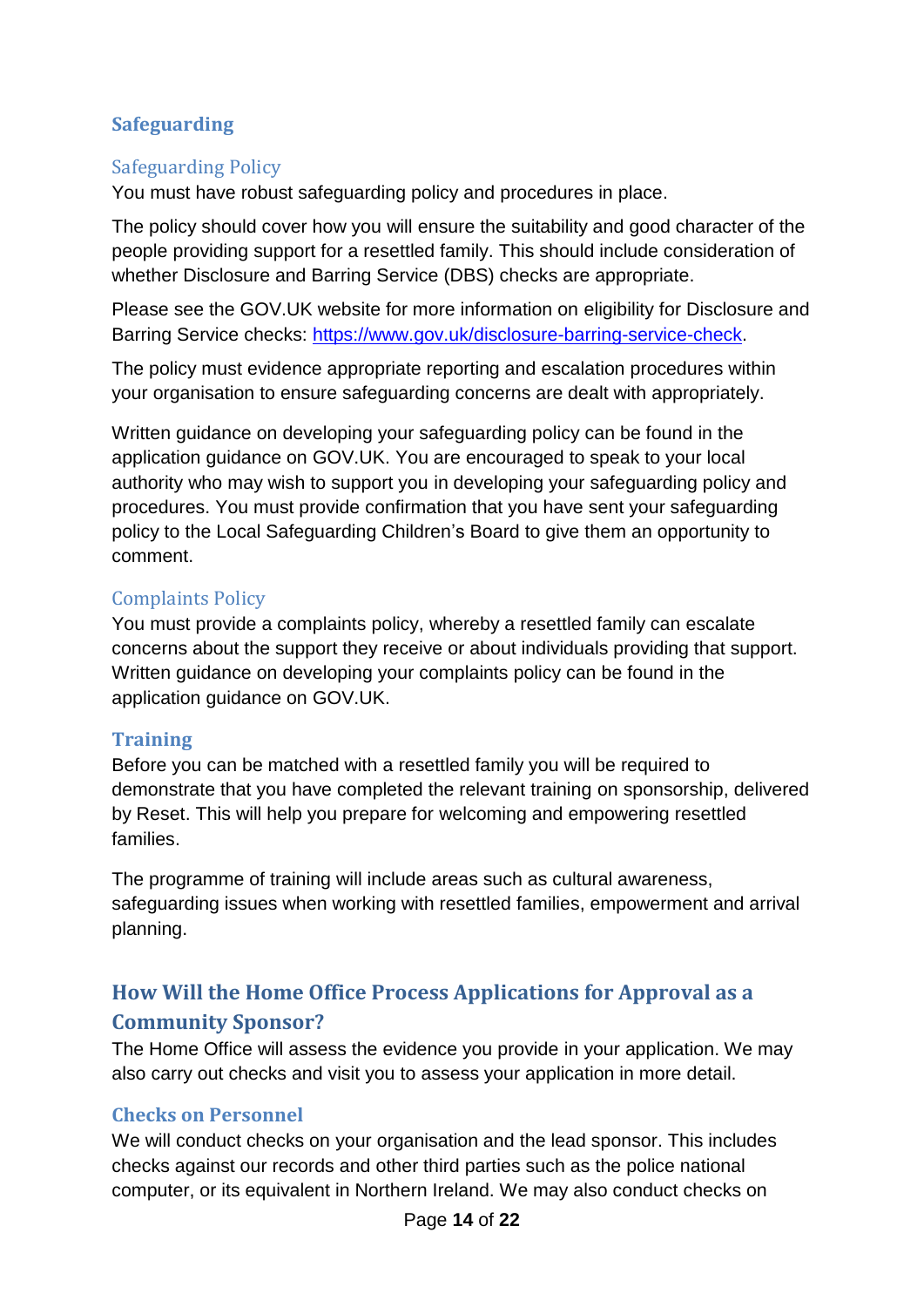individual members of your organisation or the personnel listed in your application form. Where this is the case, you will be notified in writing and the individuals' permission will be sought. We may make these checks when considering your application and may repeat them at any time.

If we consider that your organisation or the lead sponsor are not fit and proper to assume the responsibility of resettling a vulnerable family we may refuse your application or revoke your approval. Reasons for this include, but are not limited to: the provision of false or inaccurate information; vocal or active opposition to fundamental UK values (or tolerance of such opposition) including democracy, the rule of law, individual liberty, universal human rights, gender equality, equality of opportunity, mutual respect and tolerance of different faiths and beliefs, freedom of speech; criminal convictions; immigration offences; or other illegal activity.

It is the responsibility of the lead sponsor to ensure that any individual and collaborating organisations that will be involved in supporting a resettled family are suitable to do so, taking into account any convictions, activities, or opposition to UK values which might call into question an individual's or organisation's appropriateness and suitability to deliver any aspect of community sponsorship. If we consider that any individual or collaborating organisation that plans to be involved in the support of a resettled family is not fit and proper, we may require that you withdraw their involvement or we may refuse your application or revoke your approval.

## <span id="page-21-0"></span>**Visits**

We may visit you before a decision on your application is made. You will be given advance notice of a visit. A visit will allow a more detailed assessment of your application and provides you with an opportunity to ask any questions that you may have. We will invite local authority representatives to attend the meeting as well. In particular, we may check that:

- the information you provided is accurate;
- you are able to support a resettled family;
- your safeguarding policies and procedures are appropriate; and
- you have undertaken the necessary planning and preparation in readiness for a family arriving.

## <span id="page-21-1"></span>**Successful Application**

If you meet all of our criteria we will approve your application. Under certain circumstances, we may approve your application in principle subject to your group fulfilling any outstanding criteria, such as demonstrating that your group has secured suitable and sustainable accommodation, or providing evidence that your group has adequate funding.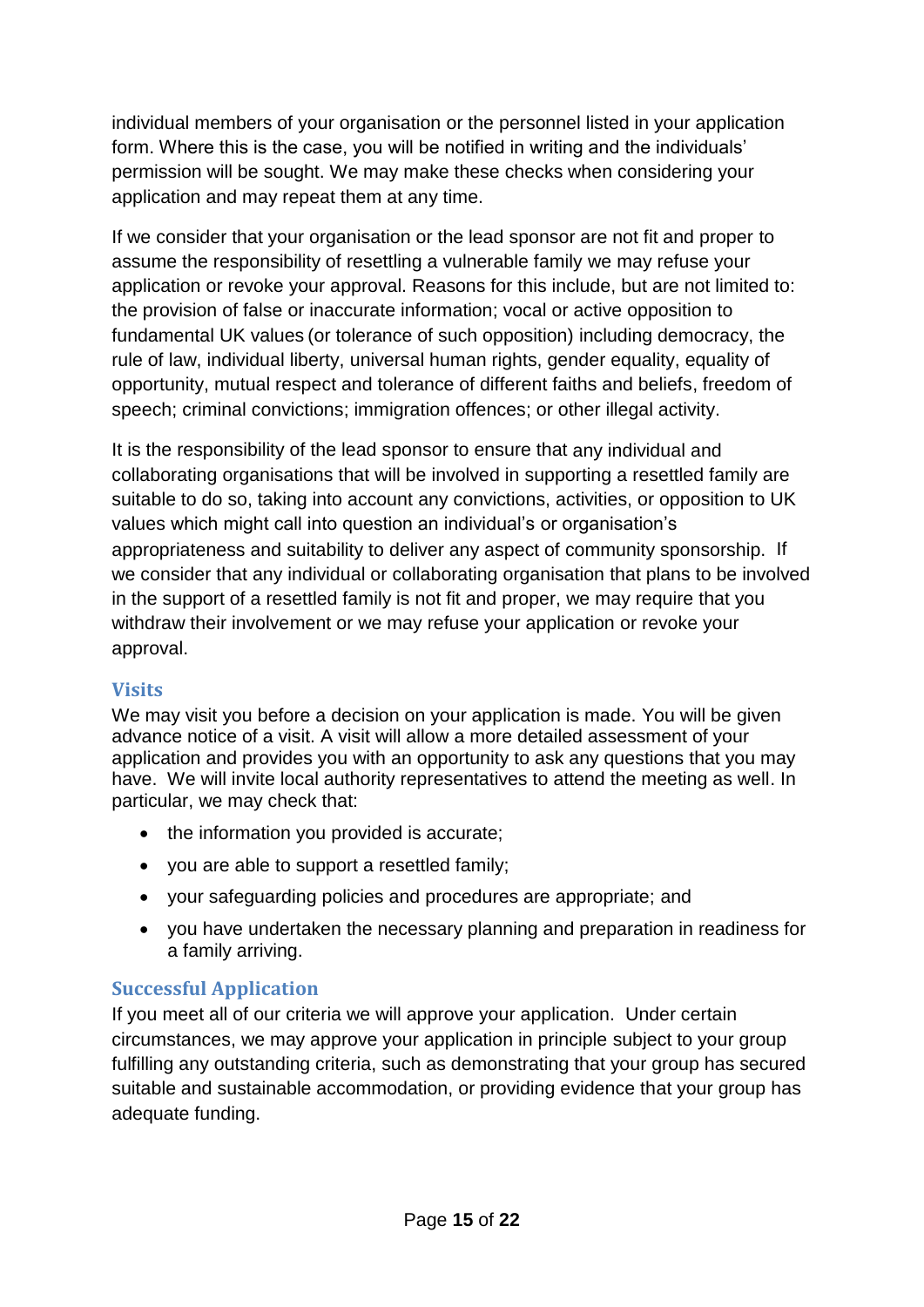If your organisation has not been allocated a resettled family within six months of being approved we will review your application. At this point you may be asked to submit a new application.

#### <span id="page-22-0"></span>**Unsuccessful Application**

If you do not meet all of the criteria for sponsorship, as set out above, then your application will be refused. Information you provide will be taken into account in considering your application, as will any inconsistencies between the information you provide and the information we obtain from our checks. As a result, your application may be refused if you fail to provide accurate information.

You will receive notification should your application be refused. There is no right of appeal.

A new application will not be considered until 180 days have passed since a decision was made to refuse your application.

There is no guarantee that your new application will be successful.

## <span id="page-22-1"></span>**What Happens After Approval?**

#### <span id="page-22-2"></span>**Agreement**

You will sign a formal agreement with the Home Office, setting out your responsibilities and those of the Home Office. A sample agreement can be found on GOV.UK. **You should read this agreement in full before submitting an application**.

#### <span id="page-22-3"></span>**Allocating a Family for Resettlement**

The Home Office will ensure that security checks are carried out on all individuals to be resettled in the UK. We will arrange for the resettled family's visa and travel to the UK, and delivery of their Biometric Residence Permit shortly after arrival.

We will work with the sponsor and local authority to agree the allocation of a suitable family. The Home Office will identify and propose a suitable family for resettlement. The community sponsor and the local authority will be expected to confirm that the proposed family can be accommodated, usually within five working days of receiving the referral.

Once confirmation has been received, the family to be resettled will be notified. Flights will be arranged, with arrival planned for approximately six weeks after the family has been notified. The date of arrival will be agreed with the community sponsor. You will be provided with information about the family to support your preparations.

#### <span id="page-22-4"></span>**Arrival**

You will make arrangements to meet the resettled family at the airport and commence delivery of your resettlement plan.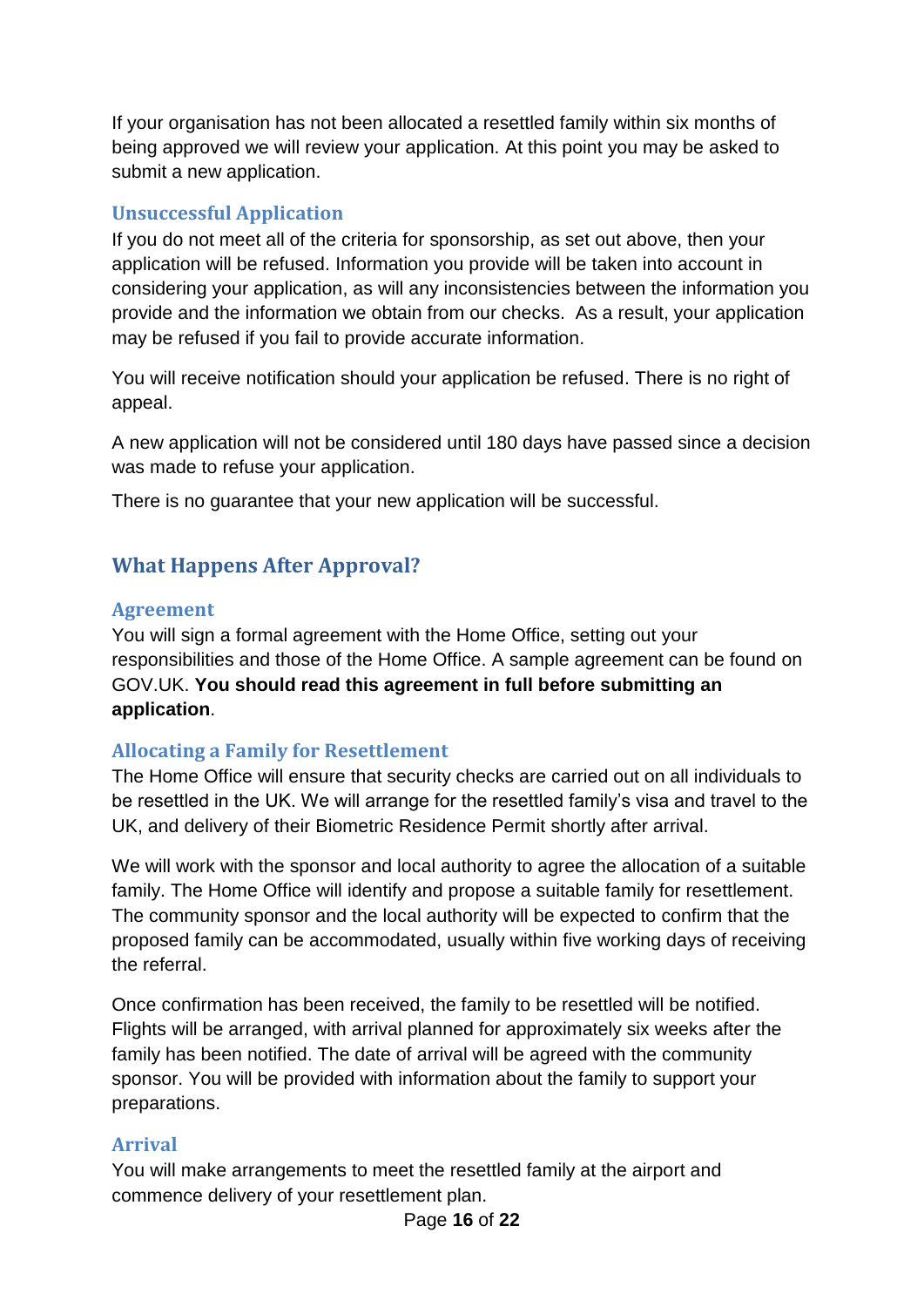# <span id="page-23-0"></span>**What Are the Sponsor's Obligations Following Approval?**

## <span id="page-23-1"></span>**Record Keeping and Privacy**

You must keep records and copies of the resettled family's key documents, including their UNHCR registration, Entry clearance document, their Biometric Residence Permit, National Insurance number and NHS number. You must ensure that data is held securely, in accordance with the Data Protection Act (DPA) 2018 and the General Data Protection Regulation.

Maintaining the privacy of the resettled family is important and you must:

- not issue anything that identifies the resettled family externally as refugees; and
- get informed consent from the resettled family in relation to any proposed media exposure, requests or interest.

#### <span id="page-23-2"></span>**Monitoring and Evaluation**

You will be required to provide relevant information to the Home Office on request to support monitoring and evaluation of your sponsorship arrangement and the wider sponsorship scheme. This is likely to include evidence of your delivery of your resettlement plan, as well as outcomes for the resettled family.

The Home Office will arrange monitoring meetings after the resettled family has arrived, either by in-person visits or by digital communications at the Home Office's discretion, to support monitoring and evaluation of your sponsorship arrangement. We will provide advance notice of these monitoring meetings, when we will meet with your sponsor group, and separately with the resettled family. Should the resettled family require it, you will be required to provide an interpreter. While we will normally provide advance notice of a visit, there may be circumstances in which an unannounced visit is made.

#### <span id="page-23-3"></span>**Use of Information**

We may use the information that you provide to us when you apply for permission to sponsor, or at any time throughout the period of your sponsorship agreement, in accordance with the Home Office Personal Information Charter.

In certain circumstances, details may be passed to other government departments and agencies, local authorities and fraud prevention agencies (such as HM Revenue and Customs (HMRC), Department of Work and Pensions and Credit Industry Fraud Avoidance System (CIFAS)) for immigration purposes, the prevention of fraud and criminality and/or to help them carry out their functions.

These bodies may provide the Home Office with information about you and your employees. Further details explaining when information may be passed to other bodies, and how that information may be used, is available on the GOV.UK website at: [www.gov.uk/government/organisations/home-office/about/personal-information](http://www.gov.uk/government/organisations/home-office/about/personal-information-charter)[charter](http://www.gov.uk/government/organisations/home-office/about/personal-information-charter)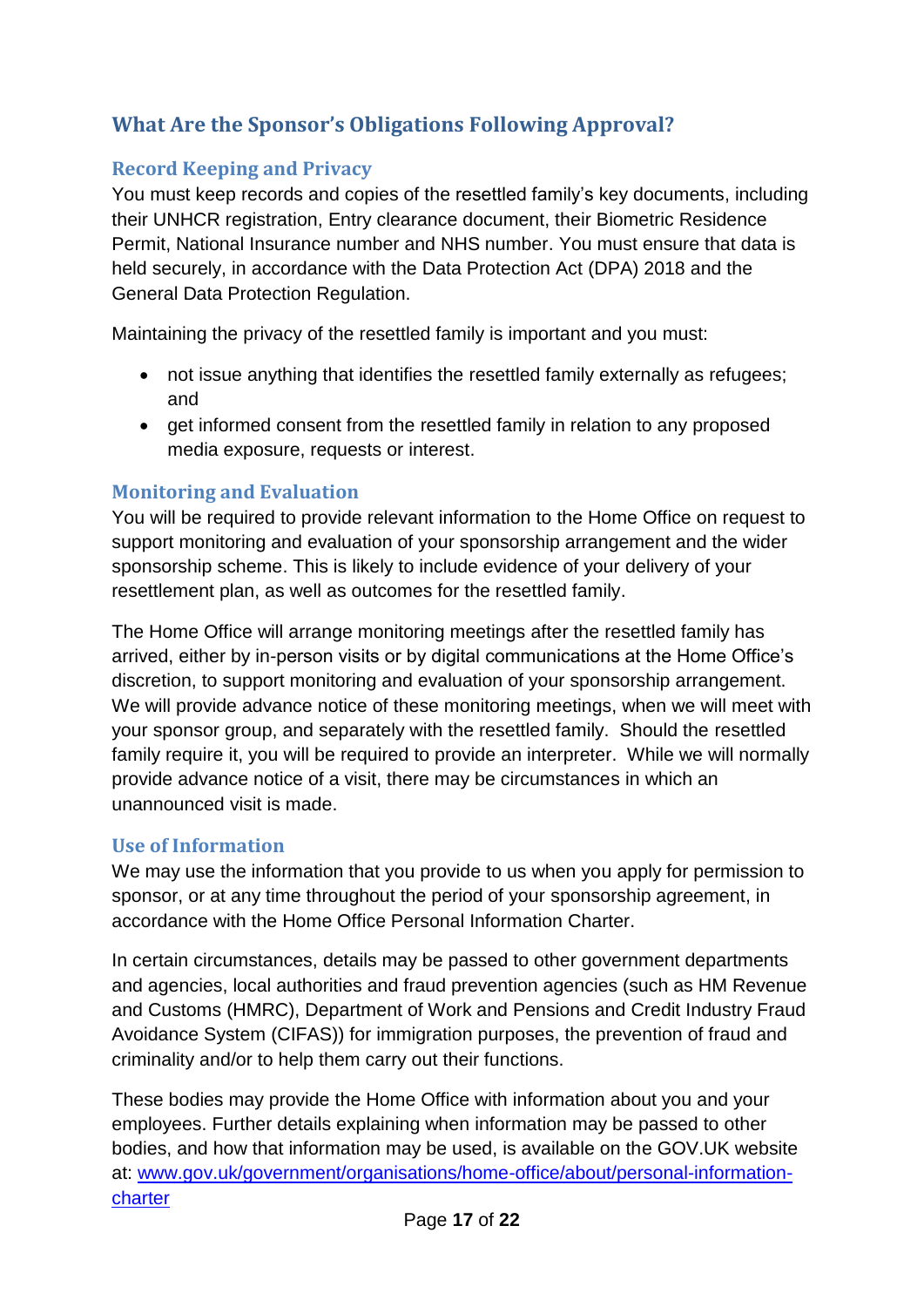The Borders, Immigration and Citizenship privacy information notice reflects your rights under data protection legislation including the General Data Protection Regulation and lets you know how the Home Office looks after and uses your personal information within the borders, immigration and citizenship system. It also explains how you can request a copy of your information.

[https://www.gov.uk/government/publications/personal-information-use-in-borders](https://www.gov.uk/government/publications/personal-information-use-in-borders-immigration-and-citizenship)[immigration-and-citizenship](https://www.gov.uk/government/publications/personal-information-use-in-borders-immigration-and-citizenship)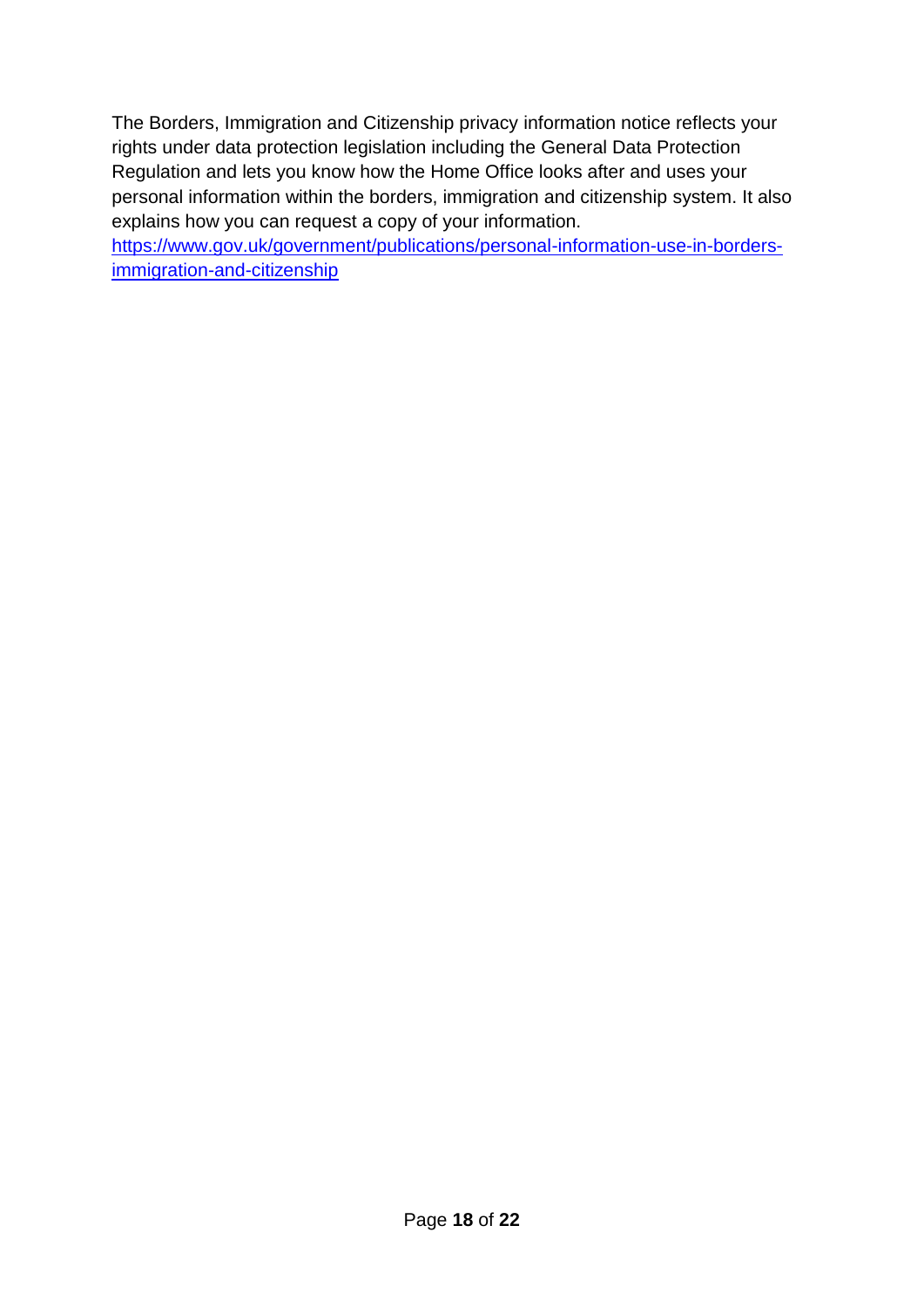# <span id="page-25-0"></span>**Annex A – Statement of Requirements for Sponsors**

#### <span id="page-25-1"></span>**Accommodation**

#### **Aim: Resettled family has a home in which to settle in the UK, with adequate space and facilities to live in comfort.**

Sponsors are required to source suitable and sustainable accommodation, available for use by the resettled family for a minimum period of two years with a two-year lease. The accommodation must:

- be available to the resettled family at a cost that is affordable and sustainable, taking into account the social welfare income the family will receive;
- have independent access and provide adequate privacy;
- comply with local authority guidance on occupation levels;
- be in a proper state of structural repair, maintained throughout in a good state of repair;
- have safe electricity and/or gas supplies, and with adequate ventilation and lighting.

The property should be appropriately furnished with:

- an appropriate number and type of beds;
- a toilet, a washbasin and a fixed bath or shower with hot and cold water;
- a fixed heating appliance in each room, which is capable of providing effective heating and which the tenant can control;
- facilities for cooking and for the hygienic preparation and storage of food (for example, a 4-ring hob with oven and grill, fridge-freezer, microwave oven, and kitchen sink);
- access to washing facilities (e.g. a washing machine or nearby launderette);
- access to facilities to dry clothes (e.g. outdoor clothes line or indoor clothesdrying rack);
- a fire blanket and smoke alarms (including a carbon monoxide alarm where appropriate).

The Sponsor must provide:

- assistance with registration with utility companies and making sure arrangements are made for payment (no pre-pay/card accounts);
- information to resettled persons on the accommodation, health and safety, and an emergency contact point.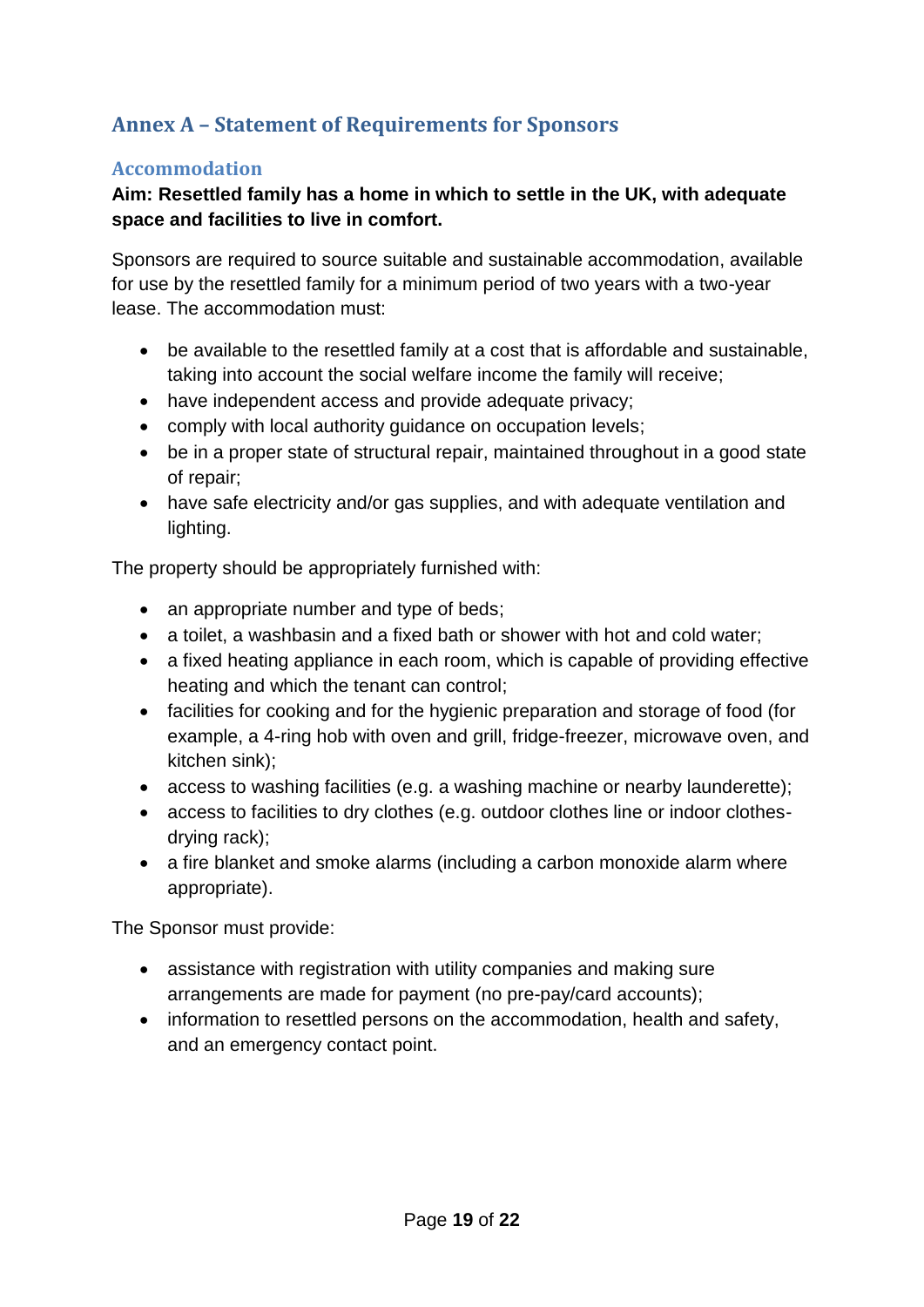#### <span id="page-26-0"></span>**Welcome to the UK**

## **Aim: Resettled family members feel welcome in the UK and are able to quickly acclimatise to living in the UK.**

Sponsors are required to:

- meet and greet arriving family from the relevant airport and escort them to their accommodation, briefing them on how to use the amenities;
- provide a welcome pack of groceries, the content of which should take into account the culture and nationality of the resettled family;
- provide £200 per person (adults and children) in cash on arrival for initial expenses including groceries, toiletries, clothes, and ensure the family have sufficient funds to live on while their claim for benefits is being processed (e.g. for a family of five the sponsor would provide £1,000);
- provide information and support to access local shops, services, and transport.

## <span id="page-26-1"></span>**Establishing a Life in the UK**

**Aim: Resettled family are empowered to make a life for themselves and integrate in the UK, through accessing community activities, medical care, language skills, education and employment.**

Sponsors are required to:

- ensure resettled family members receive their Biometric Residence Permits within 1 day of receiving them;
- provide assistance with registering children with local schools as soon as possible – commencing prior to arrival and concluding registration no later than 2 weeks after arrival;
- provide interpreting services, as required, for 12 months from arrival;
- arrange for English language tuition for adults as soon as possible and within one month of arrival;
- provide formal English language tuition by a suitably qualified ESOL teacher, for a minimum of 8 hours per week for the first 12 months;
- make provisions for formal English language tuition to be supplemented on a regular basis by less formal conversational English;
- monitor progress of each individual and aim for at least one ESOL level of progress (in speaking and listening, reading, and writing) over the course of the year;
- provide the opportunity to obtain an English language qualification at the appropriate level, where this will support access to employment and education;
- support attendance at local Job Centre appointments for benefit assessments, within three days of arrival;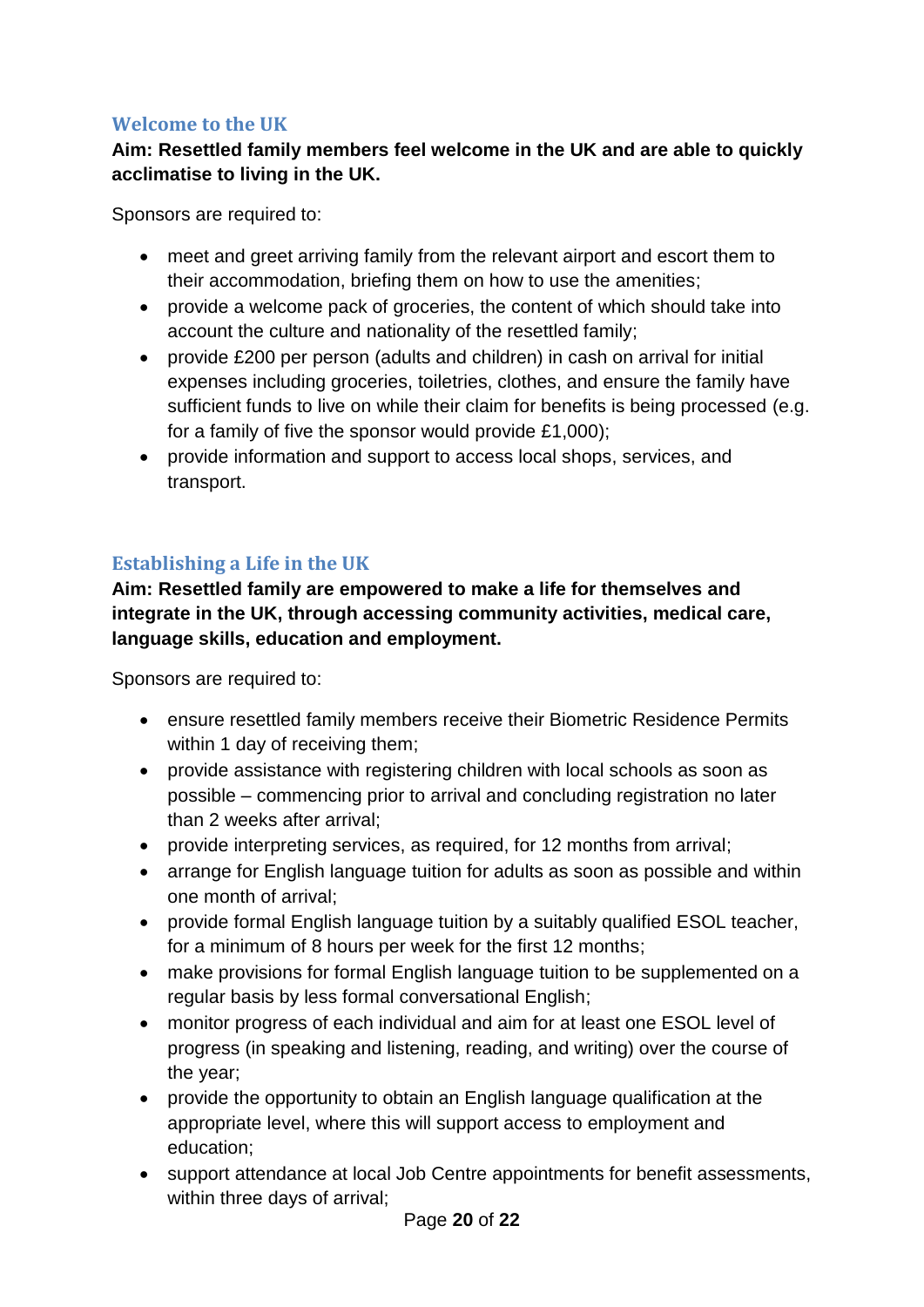- assist with registration with a local GP, within one week of arrival;
- advise on accessing appropriate mental health services and specialist services for victims of torture as appropriate;
- provide assistance with access to employment, including development of curriculum vitae, and education;
- provide assistance with accessing digital services;
- make aware of, and support attendance at, local community activities, within and without the sponsoring organisation, such as children's playgroups, coffee mornings, local clubs, local events, etc.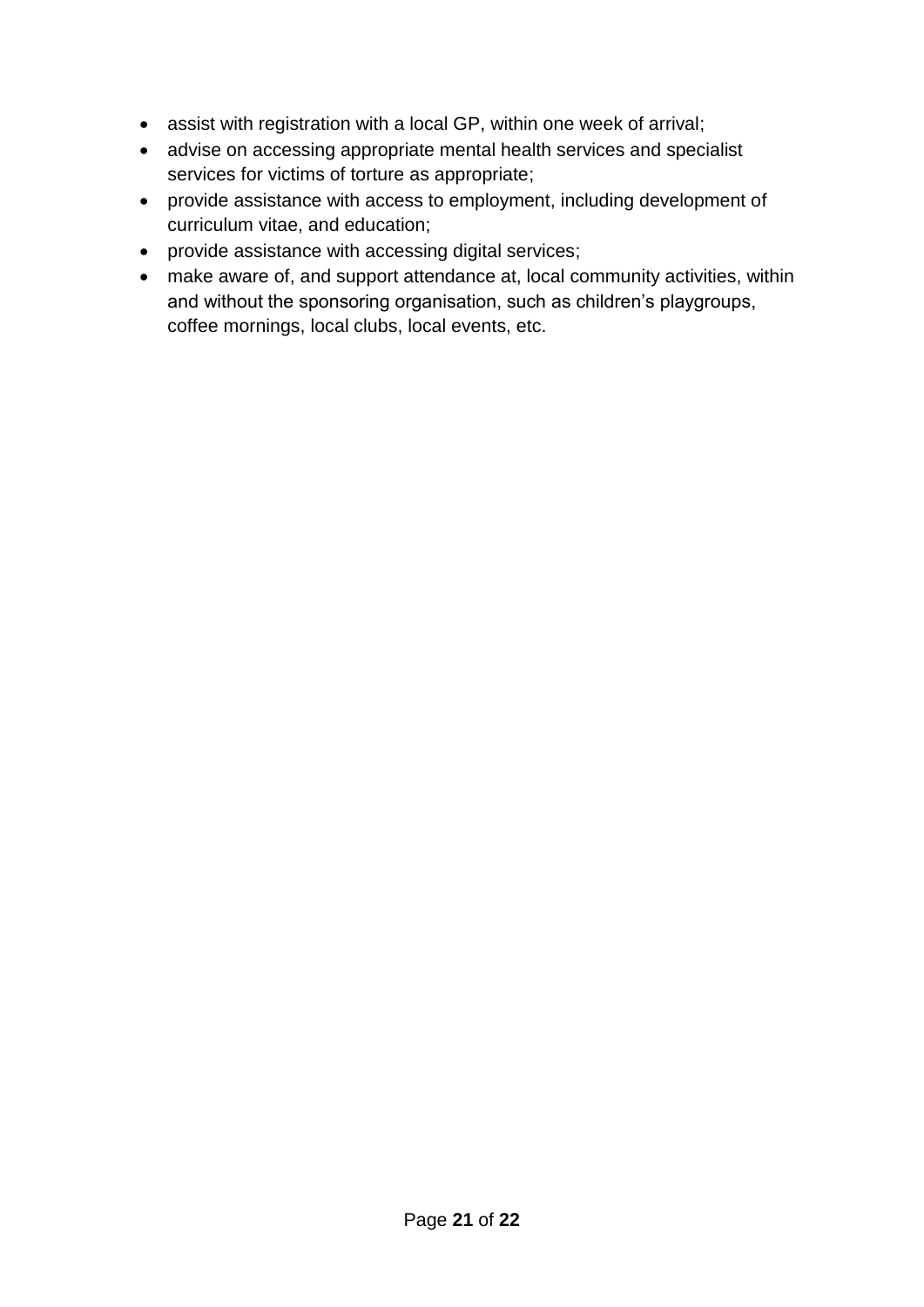<span id="page-28-0"></span>

| <b>Region</b>               | <b>Officer lead</b>                                                        | <b>Email</b>                                                 | <b>Website</b>                                                                                               |
|-----------------------------|----------------------------------------------------------------------------|--------------------------------------------------------------|--------------------------------------------------------------------------------------------------------------|
| East of England             | Gosia Strona                                                               | Malgorzata.Strona@eelga.gov.uk                               | http://smp.eelga.gov.uk/                                                                                     |
| East Midlands               | Sarah Short                                                                | Sarah.Short@emcouncils.gov.uk                                | http://www.emcouncils.gov.uk/East-Midlands-<br><b>Strategic-Migration-Partnership</b>                        |
| London                      | Nicola Marven                                                              | Nicola.Marven@london.gov.uk                                  | https://www.london.gov.uk/what-we-<br>do/communities/migrants-and-<br>refugees/helping-resettlement-refugees |
| <b>North East</b>           | Janine Hartley                                                             | Janine_Hartley@middlesbrough.gov.uk                          | www.nesmp.org.uk                                                                                             |
| North West                  | <b>Colin Parker</b><br>Alison Bacon                                        | colin.parker@manchester.gov.uk<br>a.bacon1@manchester.gov.uk | http://northwestrsmp.org.uk/                                                                                 |
| Northern Ireland            |                                                                            | race.equality@executiveoffice-ni.gov.uk                      | www.executiveoffice-ni.gov.uk                                                                                |
| Scotland                    | <b>Andrew Morrison</b>                                                     | andrew@cosla.gov.uk                                          | www.migrationscotland.org.uk                                                                                 |
| South East                  | <b>Roy Millard</b><br><b>Susan Fawcus</b><br>(Resettlement<br>Coordinator) | RoyMillard@secouncils.gov.uk<br>sespm@secouncils.gov.uk      | www.secouncils.gov.uk/about-us/about-<br>sespm                                                               |
| South West                  | Kelly-Anne Phillips                                                        | kelly-anne.phillips@swcouncils.gov.uk                        | www.swcouncils.gov.uk/ngcontent.cfm?a_id=<br>3141                                                            |
| Wales                       | Anne Hubbard                                                               | anne.hubbard@wlga.gov.uk                                     | www.wsmp.org.uk                                                                                              |
| <b>West Midlands</b>        | Dally Panesar                                                              | Dalvinder.Panesar@birmingham.gov.uk                          | http://www.wmsmp.org.uk                                                                                      |
| Yorkshire and<br>Humberside | David Brown                                                                | admin@migrationyorkshire.org.uk                              | www.migrationyorkshire.org.uk                                                                                |

# **Annex B – Regional Strategic Migration Partnerships – Contact Details**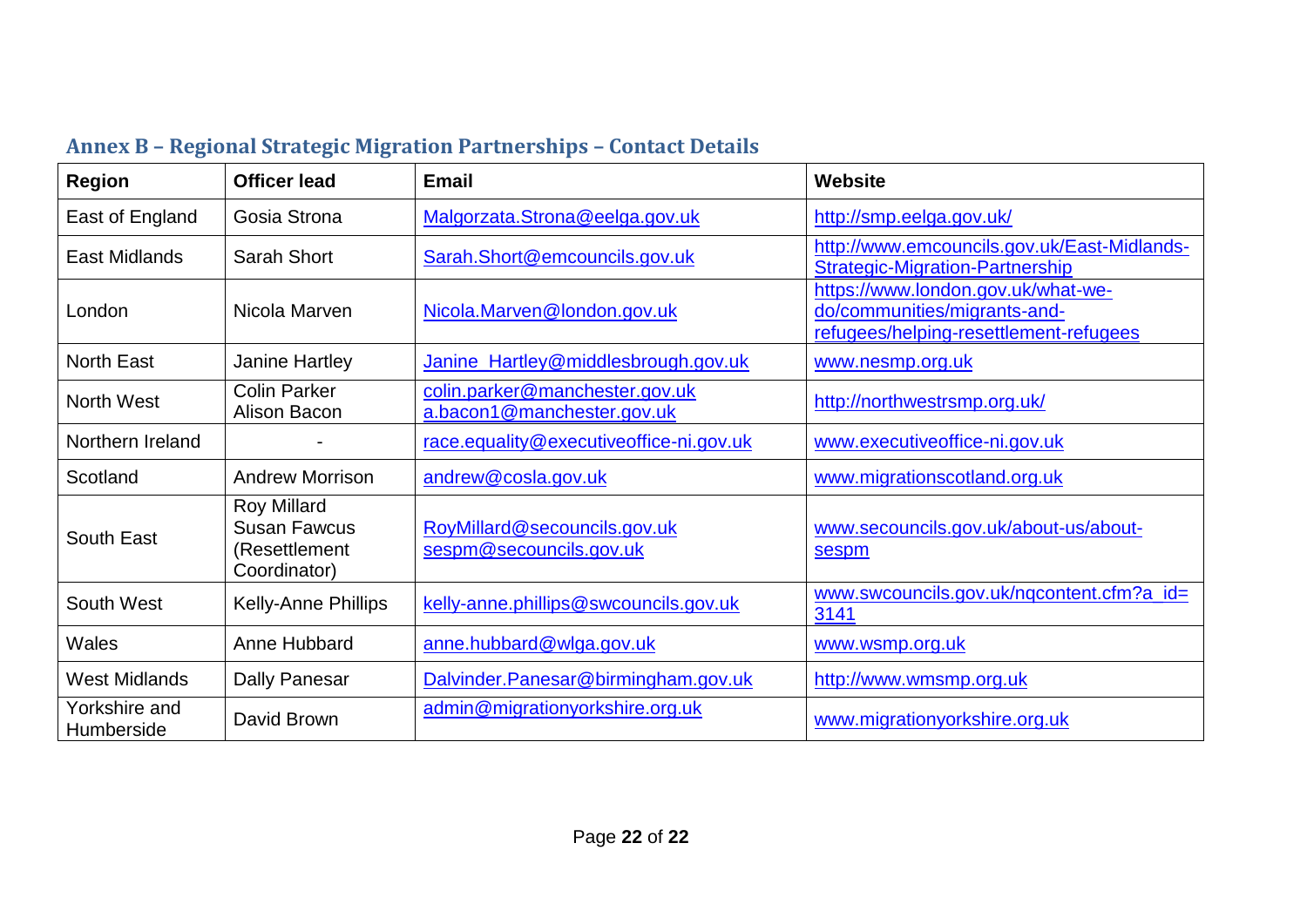#### **Appendix Two – Statement of Requirements for Sponsors Accommodation**

#### **Aim: Resettled family has a home in which to settle in the UK, with adequate space and facilities to live in comfort.**

Sponsors are required to source suitable and sustainable accommodation, available for use by the resettled family for a minimum period of two years with a two-year lease. The accommodation must:

- be available to the resettled family at a cost that is affordable and sustainable, taking into account the social welfare income the family will receive;
- have independent access and provide adequate privacy;
- comply with local authority guidance on occupation levels;
- be in a proper state of structural repair, maintained throughout in a good state of repair;
- have safe electricity and/or gas supplies, and with adequate ventilation and lighting.

The property should be appropriately furnished with:

- an appropriate number and type of beds;
- a toilet, a washbasin and a fixed bath or shower with hot and cold water:
- a fixed heating appliance in each room, which is capable of providing effective heating and which the tenant can control;
- facilities for cooking and for the hygienic preparation and storage of food (for example, a 4-ring hob with oven and grill, fridge-freezer, microwave oven, and kitchen sink);
- access to washing facilities (e.g. a washing machine or nearby launderette);
- access to facilities to dry clothes (e.g. outdoor clothes line or indoor clothesdrying rack);
- a fire blanket and smoke alarms (including a carbon monoxide alarm where appropriate).

The Sponsor must provide:

- assistance with registration with utility companies and making sure arrangements are made for payment (no pre-pay/card accounts);
- information to resettled persons on the accommodation, health and safety, and an emergency contact point.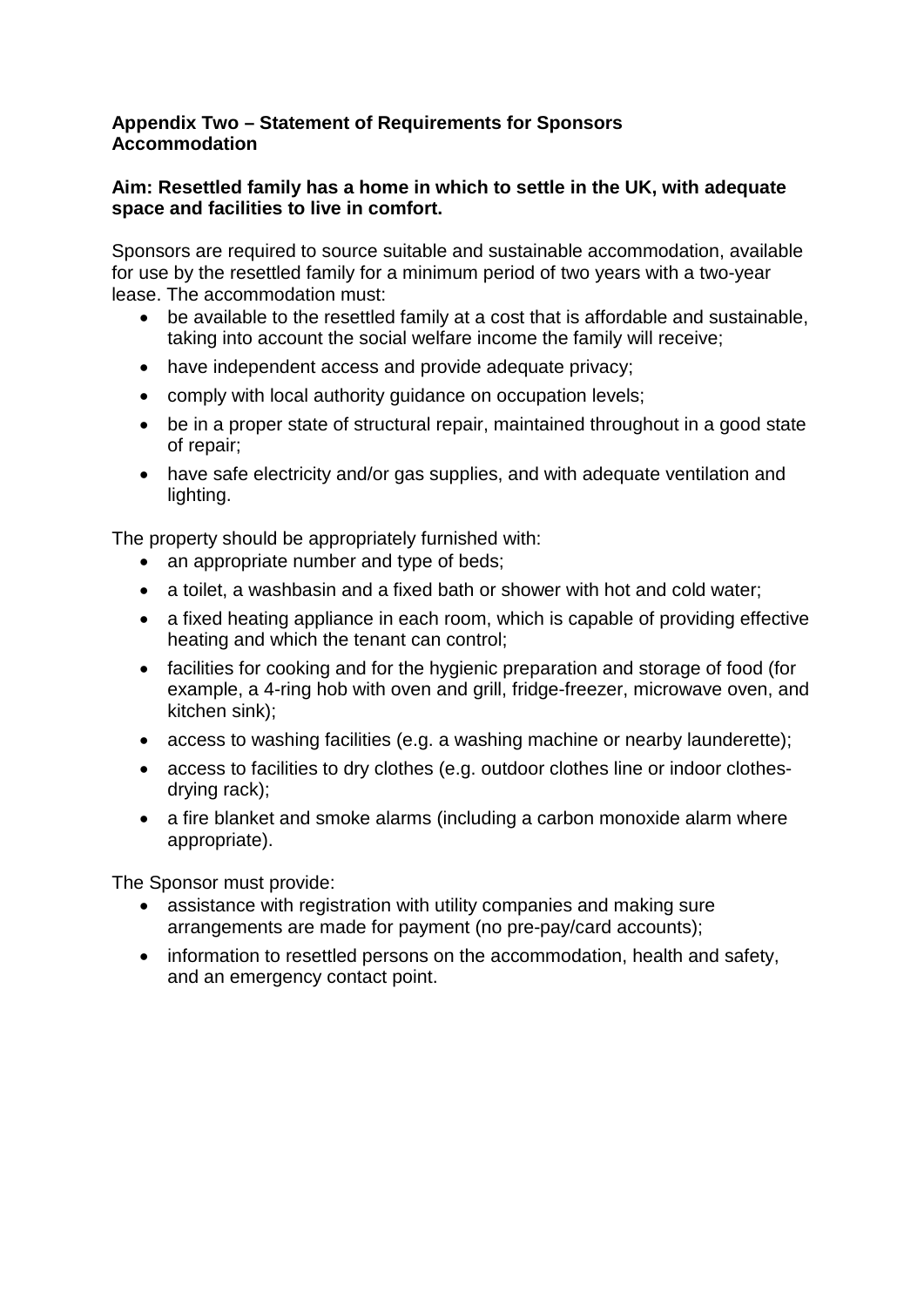#### **Welcome to the UK**

#### **Aim: Resettled family members feel welcome in the UK and are able to quickly acclimatise to living in the UK.**

Sponsors are required to:

- meet and greet arriving family from the relevant airport and escort them to their accommodation, briefing them on how to use the amenities;
- provide a welcome pack of groceries, the content of which should take into account the culture and nationality of the resettled family;
- provide £200 per person (adults and children) in cash on arrival for initial expenses including groceries, toiletries, clothes, and ensure the family have sufficient funds to live on while their claim for benefits is being processed (e.g. for a family of five the sponsor would provide £1,000);
- provide information and support to access local shops, services, and transport.

#### **Establishing a Life in the UK**

#### **Aim: Resettled family are empowered to make a life for themselves and integrate in the UK, through accessing community activities, medical care, language skills, education and employment.**

Sponsors are required to:

- ensure resettled family members receive their Biometric Residence Permits within 1 day of receiving them;
- provide assistance with registering children with local schools as soon as possible – commencing prior to arrival and concluding registration no later than 2 weeks after arrival;
- provide interpreting services, as required, for 12 months from arrival;
- arrange for English language tuition for adults as soon as possible and within one month of arrival;
- provide formal English language tuition by a suitably qualified ESOL teacher, for a minimum of 8 hours per week for the first 12 months;
- make provisions for formal English language tuition to be supplemented on a regular basis by less formal conversational English;
- monitor progress of each individual and aim for at least one ESOL level of progress (in speaking and listening, reading, and writing) over the course of the year;
- provide the opportunity to obtain an English language qualification at the appropriate level, where this will support access to employment and education;
- support attendance at local Job Centre appointments for benefit assessments, within three days of arrival;